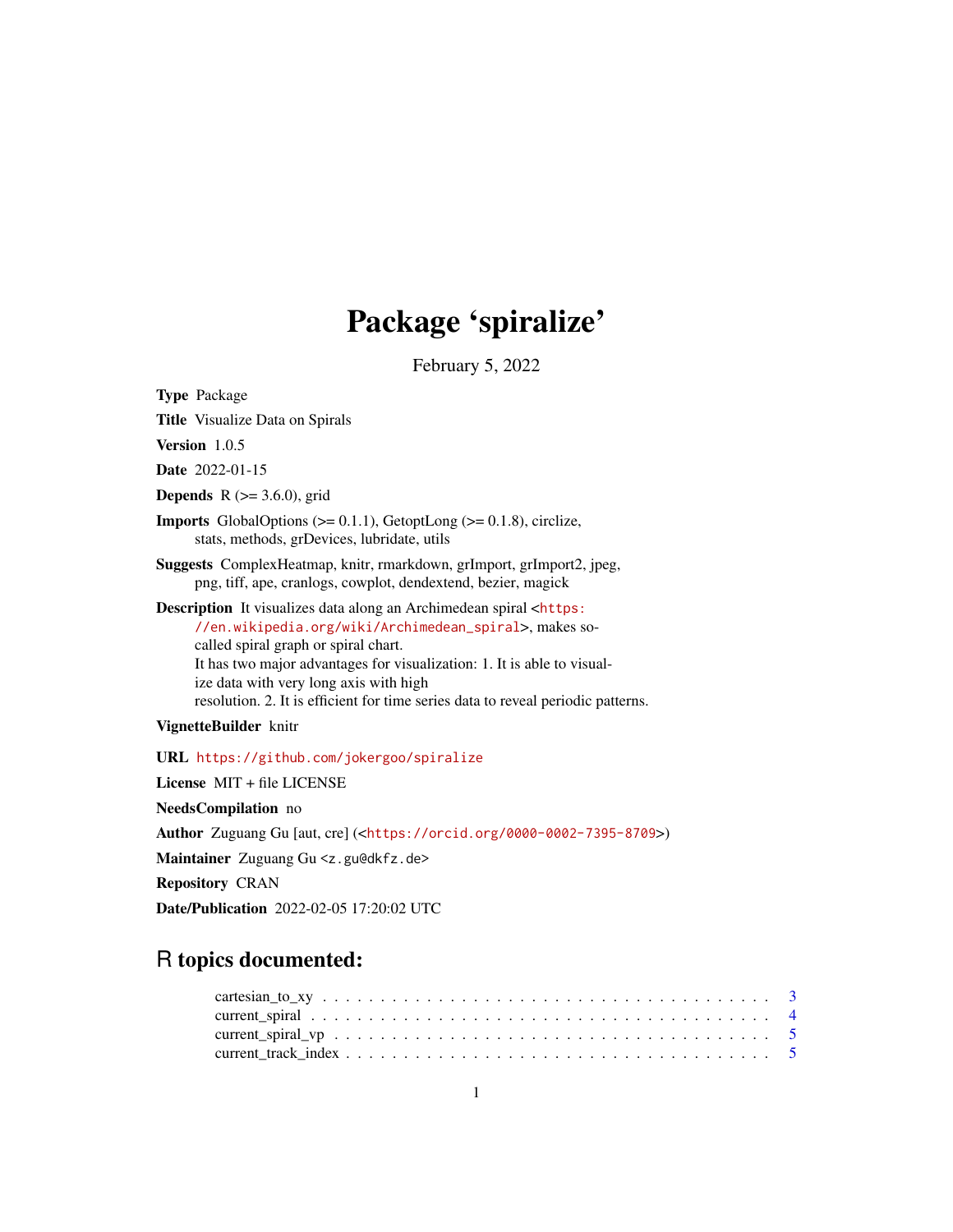| 6                                                                                                                      |
|------------------------------------------------------------------------------------------------------------------------|
| $\overline{7}$                                                                                                         |
| 7                                                                                                                      |
| 8                                                                                                                      |
| 8                                                                                                                      |
| 9                                                                                                                      |
| 10                                                                                                                     |
| 10                                                                                                                     |
| 11                                                                                                                     |
| 11                                                                                                                     |
| 12                                                                                                                     |
| <sup>13</sup>                                                                                                          |
| 14                                                                                                                     |
| 15                                                                                                                     |
| 16                                                                                                                     |
| 17                                                                                                                     |
| 18                                                                                                                     |
|                                                                                                                        |
| 20                                                                                                                     |
| 20                                                                                                                     |
| 22<br>spiral_initialize_by_gcoor $\ldots \ldots \ldots \ldots \ldots \ldots \ldots \ldots \ldots \ldots \ldots \ldots$ |
| 23                                                                                                                     |
| 24                                                                                                                     |
|                                                                                                                        |
|                                                                                                                        |
|                                                                                                                        |
| 27                                                                                                                     |
| 28                                                                                                                     |
|                                                                                                                        |
|                                                                                                                        |
|                                                                                                                        |
|                                                                                                                        |
| 34                                                                                                                     |
| 34                                                                                                                     |
| 35                                                                                                                     |
| 36                                                                                                                     |
| 37                                                                                                                     |
| 38                                                                                                                     |

## **Index**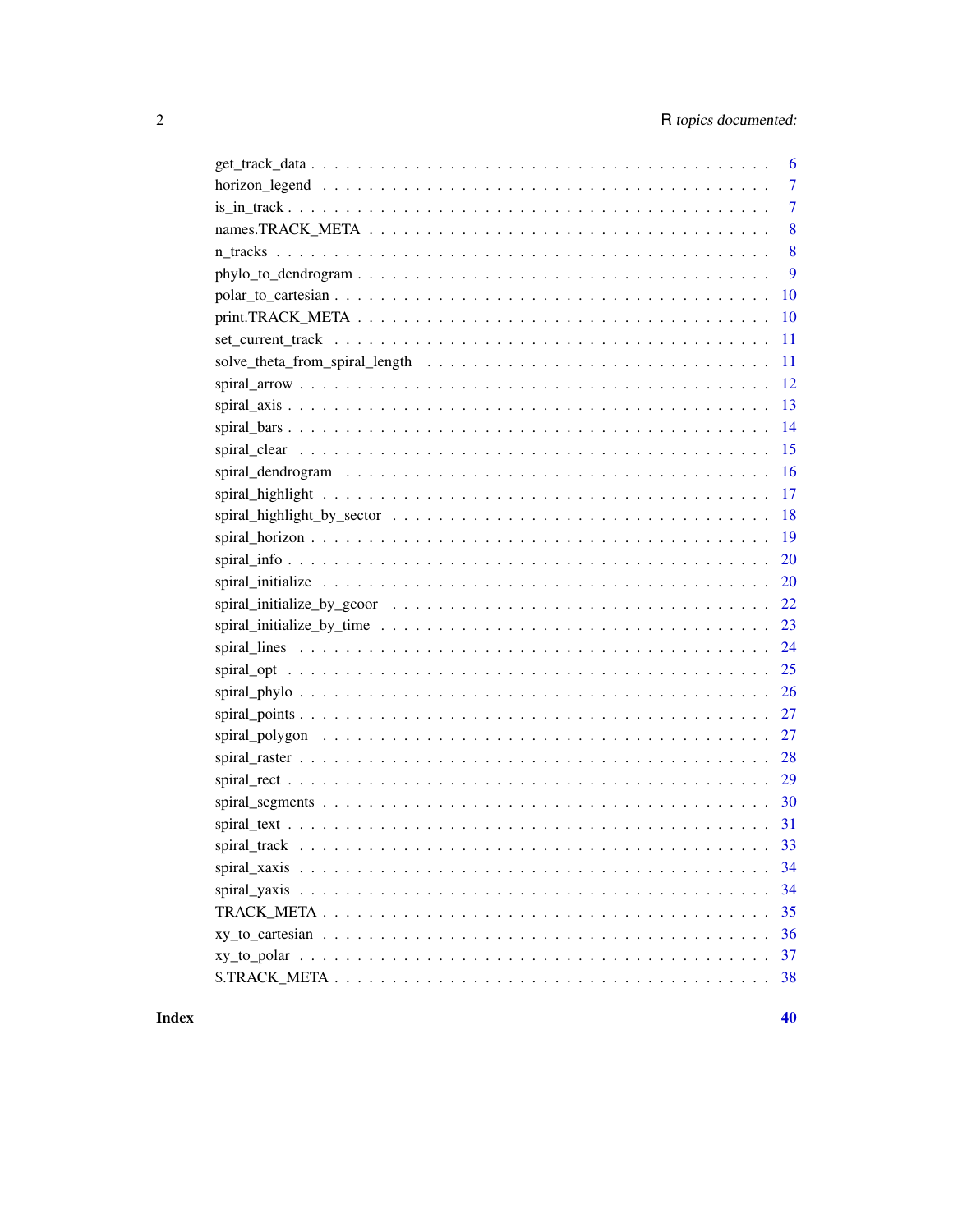<span id="page-2-0"></span>cartesian\_to\_xy *Convert canvas coordinates to the data coordinates*

#### Description

Convert canvas coordinates to the data coordinates

#### Usage

```
cartesian_to_xy(x, y, track_index = current_track_index())
```
## Arguments

| $\mathsf{x}$ | X-locations of the data points in canvas coordinates. |
|--------------|-------------------------------------------------------|
| <b>V</b>     | Y-locations of the data points in canvas coordinates. |
| track_index  | Index of the track.                                   |

## Details

The data points are assigned to the nearest inner loops. Denote the a data point has a coordinate (r, theta) in the polar coordinate system,  $r_{\rm k}$  and  $r_{\rm k+1}$  are the radius of the two loops at theta +  $2\sigma\gamma$ i\*a and theta  $+ 2^{*}$ pi $*(a+1)$  that below and above the data point, the data point is assigned to the loop k.

#### Value

A data frame with two columns: x and y.

```
x = runif(100, -5, 5)y = runif(100, -5, 5)spiral_initialize()
spiral_track()
df = cartesian_to_xy(x, y)# directly draw in the viewport
grid.points(x, y, default.units="native")
# check whether the converted xy are correct (should overlap to the previous points)
spiral_points(df$x, df$y, pch = 16)
```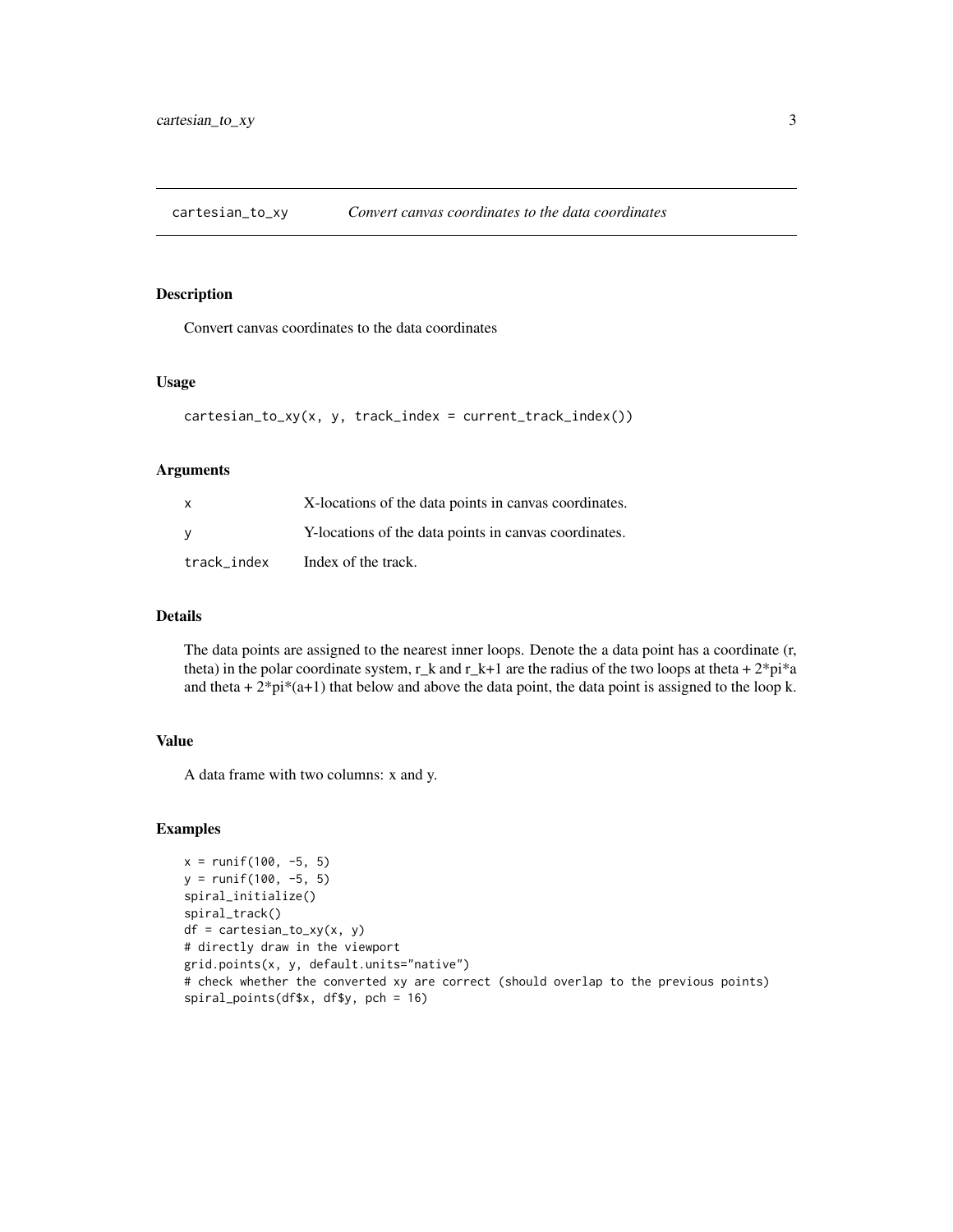<span id="page-3-0"></span>

#### Description

Get current spiral object

## Usage

current\_spiral()

## Details

The returned value is an object of spiral reference class. The following methods might be useful:

\$curve(): It returns the radius for given angles (in radians).

\$spiral\_length(): It returns the length of the spiral (from the origin) for a given angle (in radians), thus if you want to get the length of a spiral segment, it will be spiral \$spiral\_length(theta2) -spiral\$spiral\_length(theta1) where spiral is the spiral object.

Also there are the following meta-data for the current spiral (assume the object is named s):

s\$xlim: Data range.

s\$xrange: s\$xlim[2] -s\$xlim[1]

s\$theta\_lim: The corresponding range of theta

s\$theta\_range: s\$theta\_lim[2] -s\$theta\_lim[1]

s\$spiral\_length\_lim: The corresponding range of spiral length

s\$spiral\_length\_range: s\$spiral\_length\_lim[2] -s\$spiral\_length\_lim[1]

s\$max\_radius: Radius at s\$theta\_lim[2]

## Value

A spiral object.

```
spiral_initialize()
s = current_spiral()
s$curve(2*pi*2)
s$spiral_length(2*pi*2)
```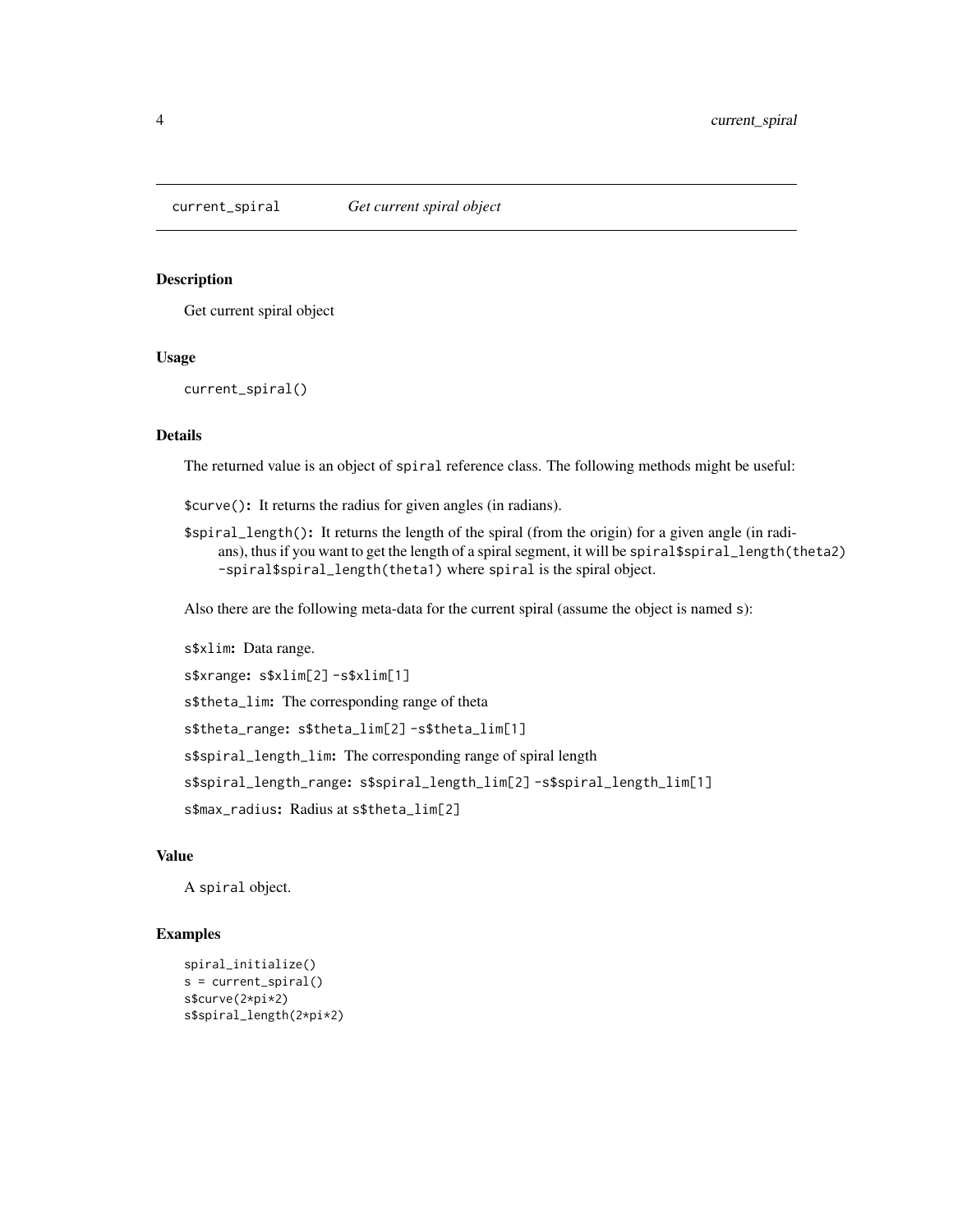<span id="page-4-0"></span>current\_spiral\_vp *Viewport name of current spiral*

## Description

Viewport name of current spiral

## Usage

current\_spiral\_vp()

## Value

A string of the viewport name.

## Examples

# There is no example NULL

current\_track\_index *Current track index*

## Description

Current track index

## Usage

current\_track\_index()

## Value

An integer of the index of the current track.

## Examples

# There is no example NULL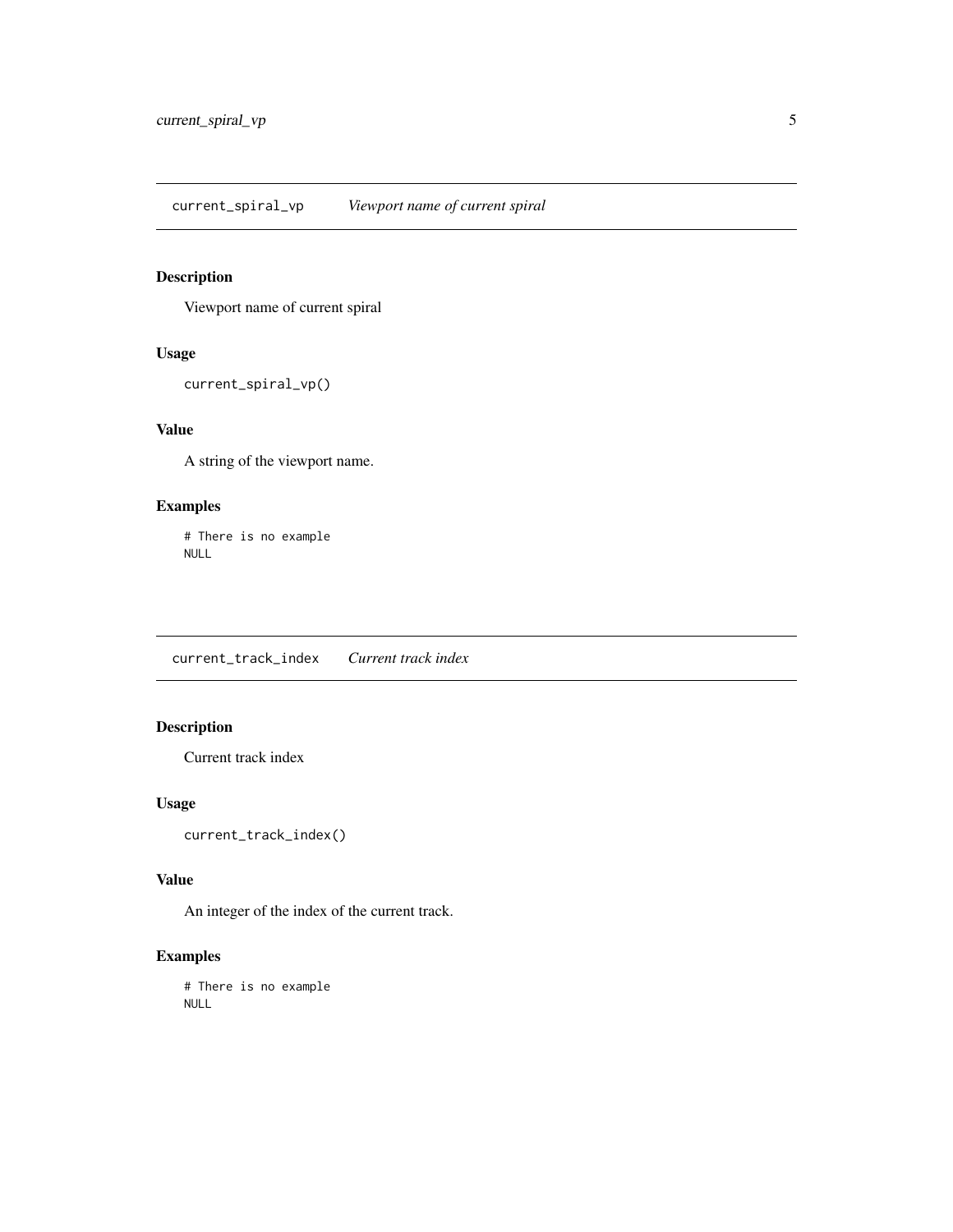<span id="page-5-0"></span>get\_track\_data *Get meta-data of a track*

## Description

Get meta-data of a track

## Usage

get\_track\_data(field, track\_index = current\_track\_index())

#### Arguments

| field       | Name, see Details section. |
|-------------|----------------------------|
| track index | Which track?               |

## Details

There are following fields that can be retrieved for a given track:

- ymin Lower boundary of the data.
- ymax Upper boundary of the data.
- ycenter (ymin + ymax)/2
- ylim c(ylim,ymax)
- yrange ymax -ymin
- height Height of the track, measured as the fraction of the distance between two neighbouring circles.

It is more suggested to directly use [TRACK\\_META](#page-34-1) to retrieve meta data for the current track.

## Value

A numeric value of the corresponding field.

```
# There is no example
NULL
```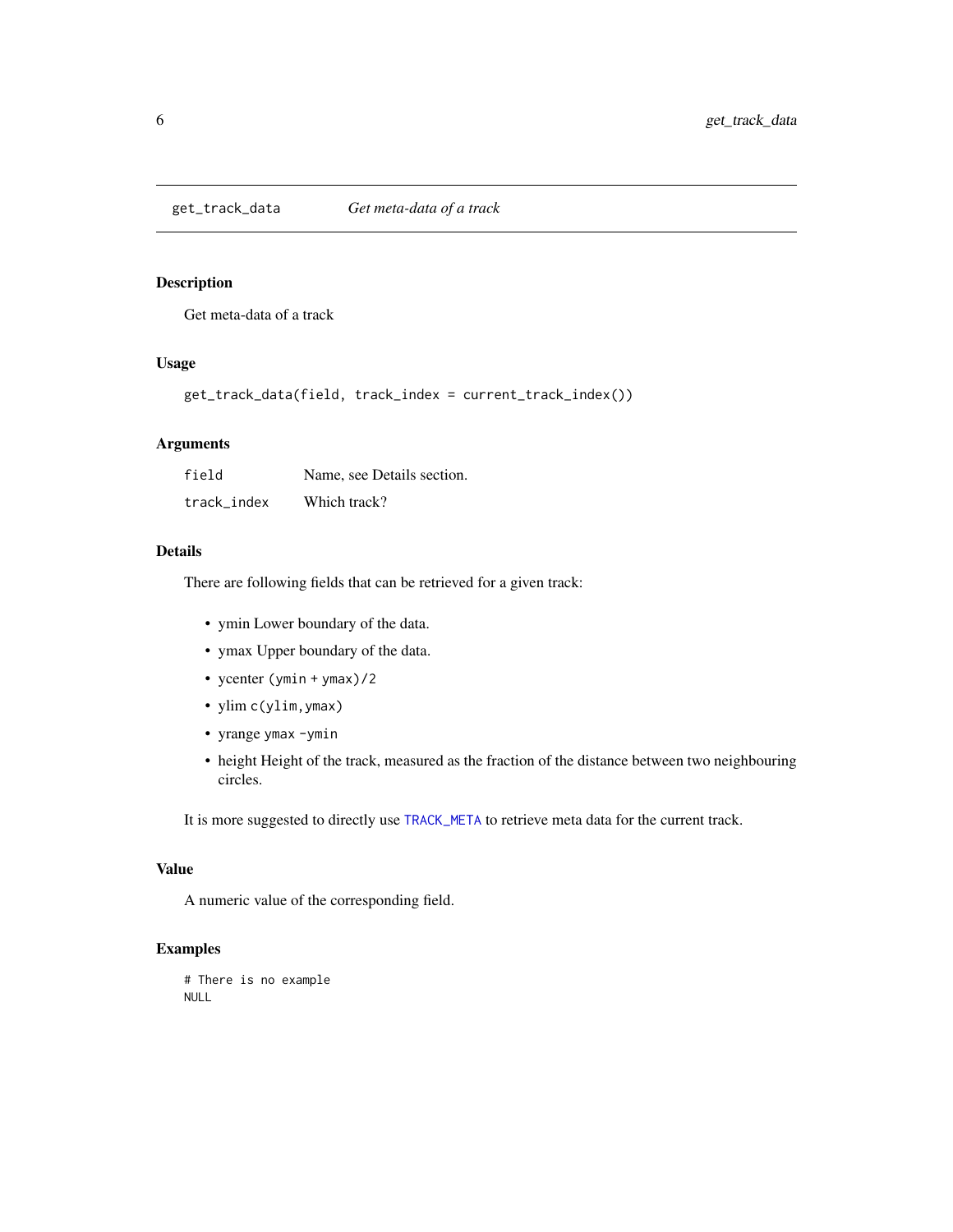<span id="page-6-0"></span>

#### Description

Legend for the horizon chart

## Usage

```
horizon_legend(lt, title = "", format = "%.2f",
    template = "[\{x1\}, \{x2\}]", ...)
```
## Arguments

| 1t.      | The object returned by spiral_horizon. |
|----------|----------------------------------------|
| title    | Title of the legend.                   |
| format   | Number format of the legend labels.    |
| template | Template to construct the labels.      |
|          | Pass to Legend.                        |

## Value

A [Legend](#page-0-0) object.

## Examples

# There is no example NULL

is\_in\_track *Test whether points are in a track*

## Description

Test whether points are in a track

## Usage

is\_in\_track(x, y, track\_index = current\_track\_index())

## Arguments

| X           | X-location of data points. |
|-------------|----------------------------|
| - V         | Y-location of data points. |
| track index | Index of track.            |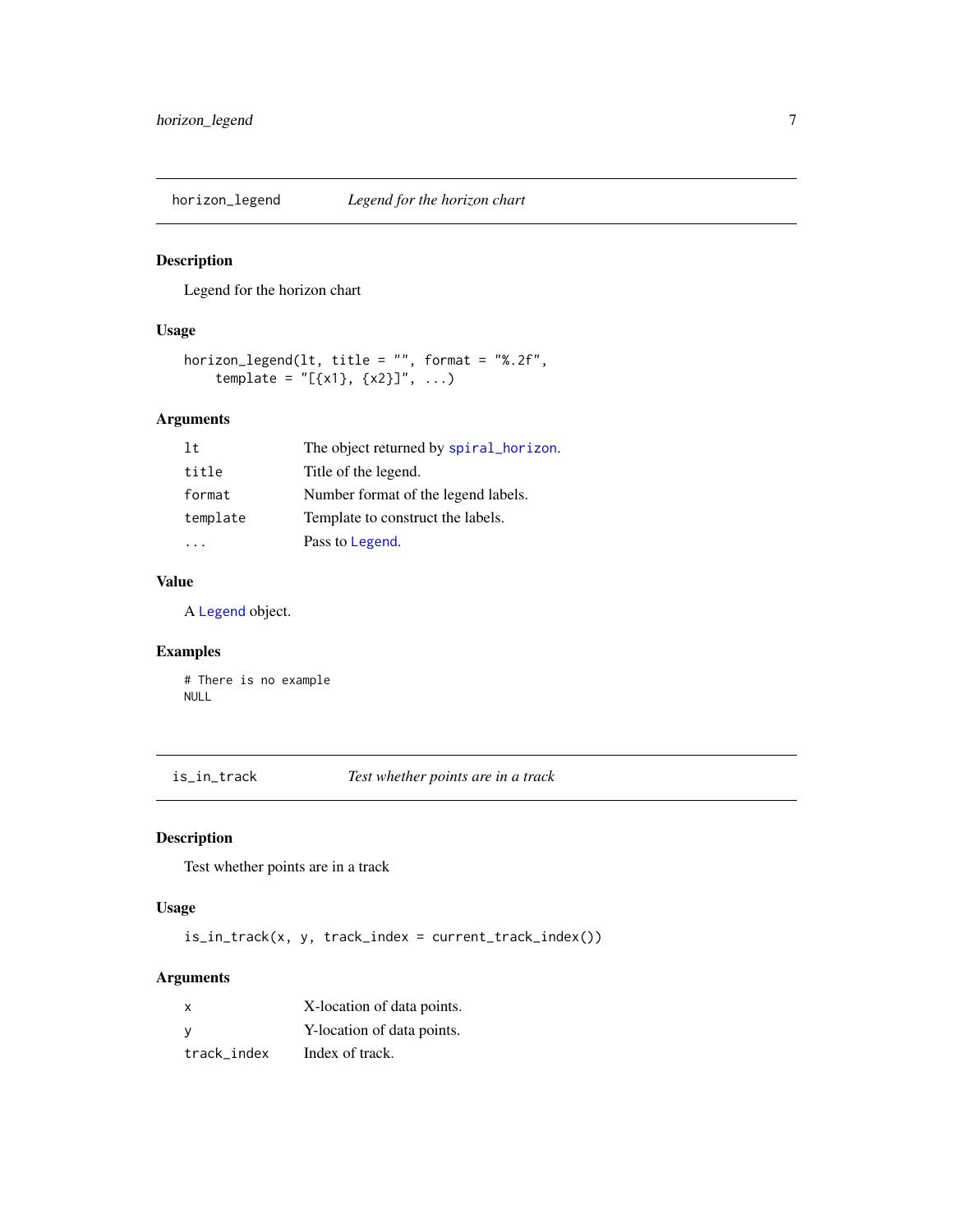## <span id="page-7-0"></span>Value

A logical vector.

## Examples

# There is no example NULL

names.TRACK\_META *Names of all supported meta data*

## Description

Names of all supported meta data

## Usage

## S3 method for class 'TRACK\_META' names(x)

## Arguments

x Always use TRACK\_META.

## Value

A vector of characters.

## Examples

names(TRACK\_META)

n\_tracks *Number of tracks*

## Description

Number of tracks

## Usage

n\_tracks()

#### Value

An integer of the number of available tracks.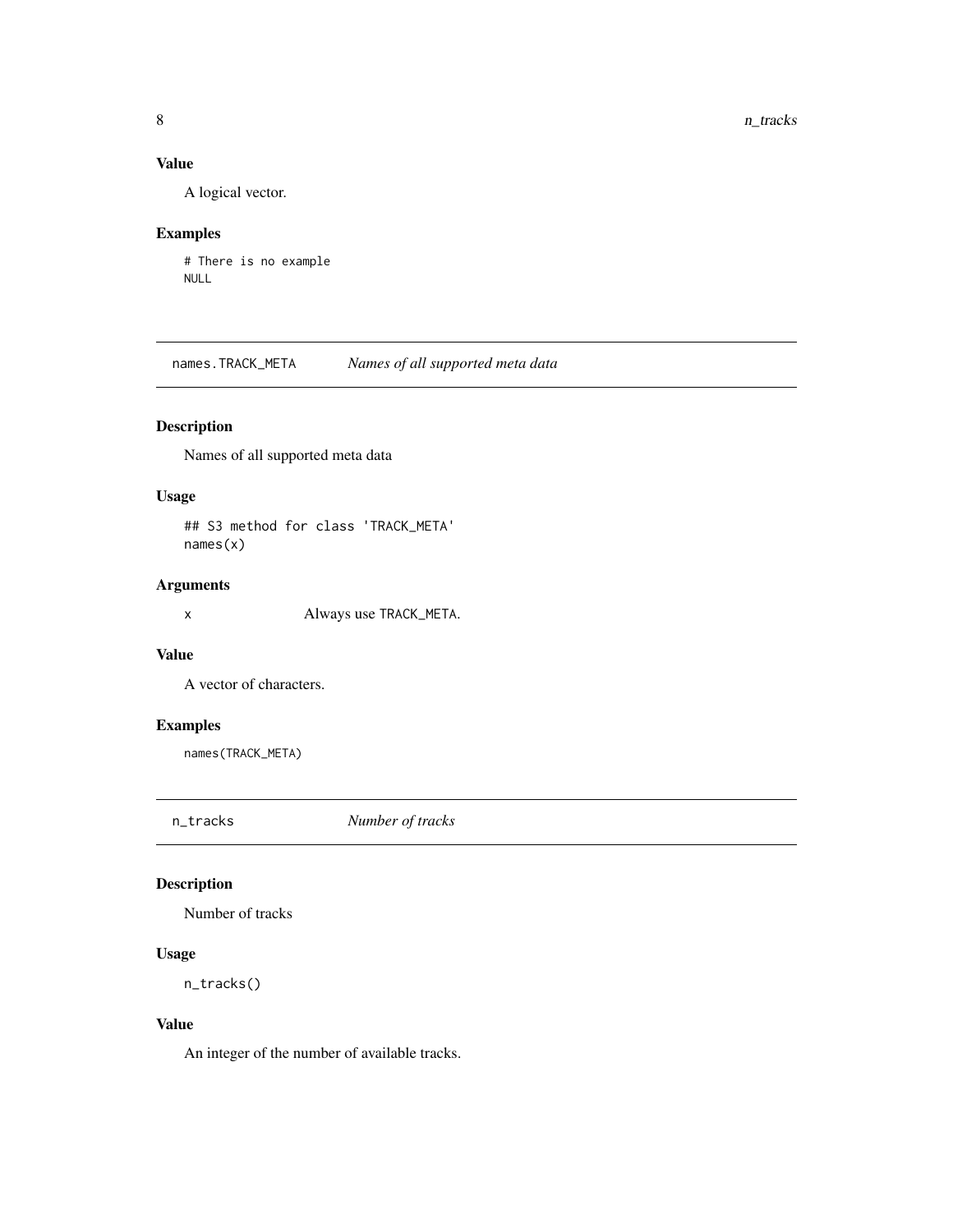#### <span id="page-8-0"></span>Examples

# There is no example NULL

phylo\_to\_dendrogram *Convert a phylo object to a dendrogram object*

## Description

Convert a phylo object to a dendrogram object

#### Usage

```
phylo_to_dendrogram(obj, log = FALSE)
```
## Arguments

| obi | A phylo object.                                                                                  |
|-----|--------------------------------------------------------------------------------------------------|
| log | Whether the height of the phylogenetic tree should be log-transformed $(\log 10(x))$<br>$+1)$ ). |

#### Details

The motivation is that phylogenetic tree may contain polytomies, which means at a certain node, there are more than two children branches. Available tools that do the conversion only support binary trees.

The returned dendrogram object is not in its standard format which means it can not be properly drawn by the plot.dendrogram function. However, you can still apply dendextend::[cutree](#page-0-0) to the returned dendrogram object with no problem and the dendrogram can be properly drawn with the ComplexHeatmap package.

#### Value

A dendrogram object.

```
require(ape)
data(bird.families)
d = phylo_to_dendrogram(bird.families)
require(ComplexHeatmap)
grid.dendrogram(d, test = TRUE)
```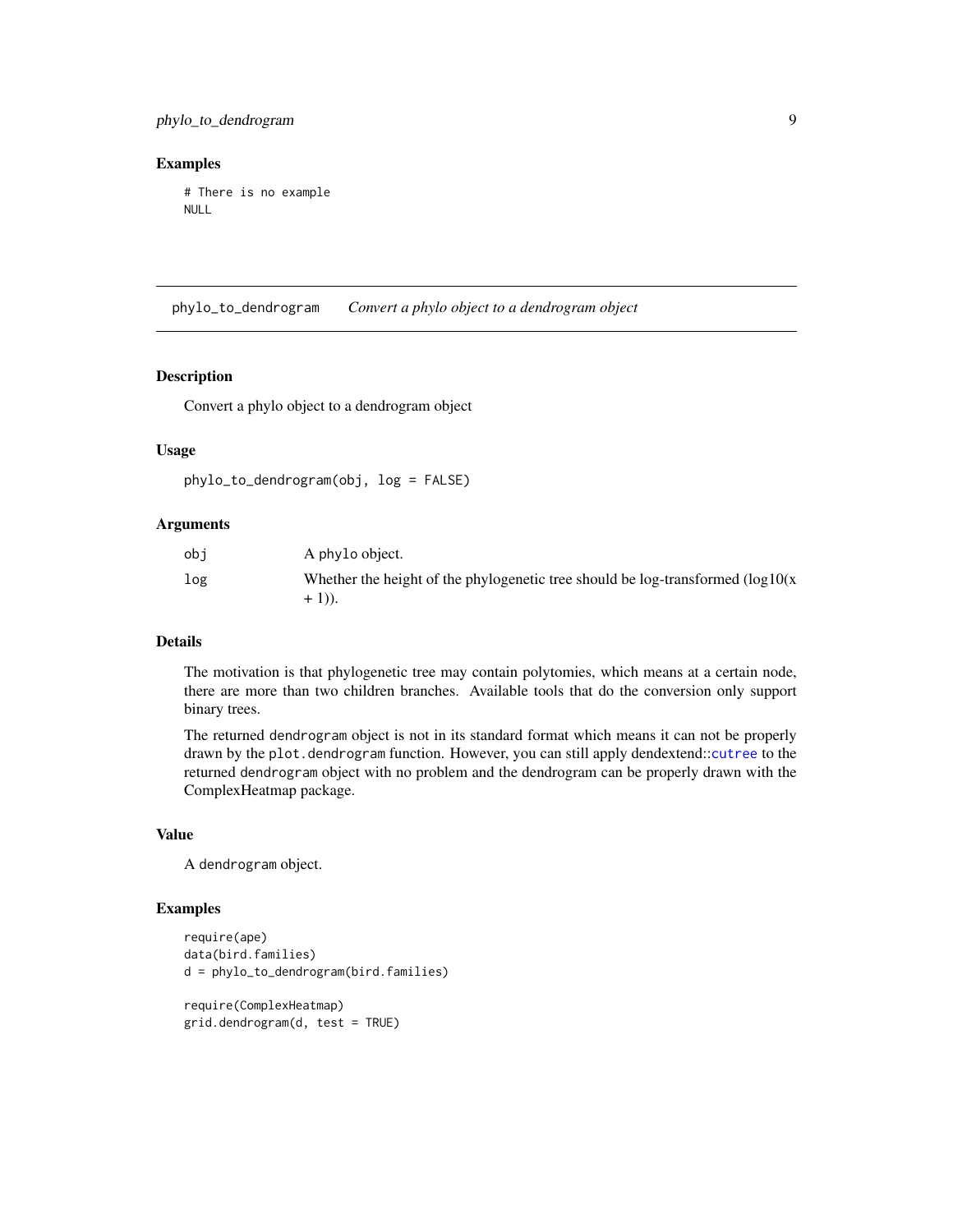<span id="page-9-0"></span>polar\_to\_cartesian *Convert polar coordinates to catersian coordinates*

## Description

Convert polar coordinates to catersian coordinates

## Usage

```
polar_to_cartesian(theta, r)
```
## Arguments

| theta | Angles, in radians. |
|-------|---------------------|
| r     | Radius.             |

## Value

A data frame with two columns: x abd y.

## Examples

# There is no example NULL

print.TRACK\_META *Print TRACK\_META*

## Description

Print TRACK\_META

## Usage

```
## S3 method for class 'TRACK_META'
print(x, \ldots)
```
## Arguments

| x        | The TRACK_META object. |
|----------|------------------------|
| $\cdots$ | Additional parameters. |

#### Value

No value is returned.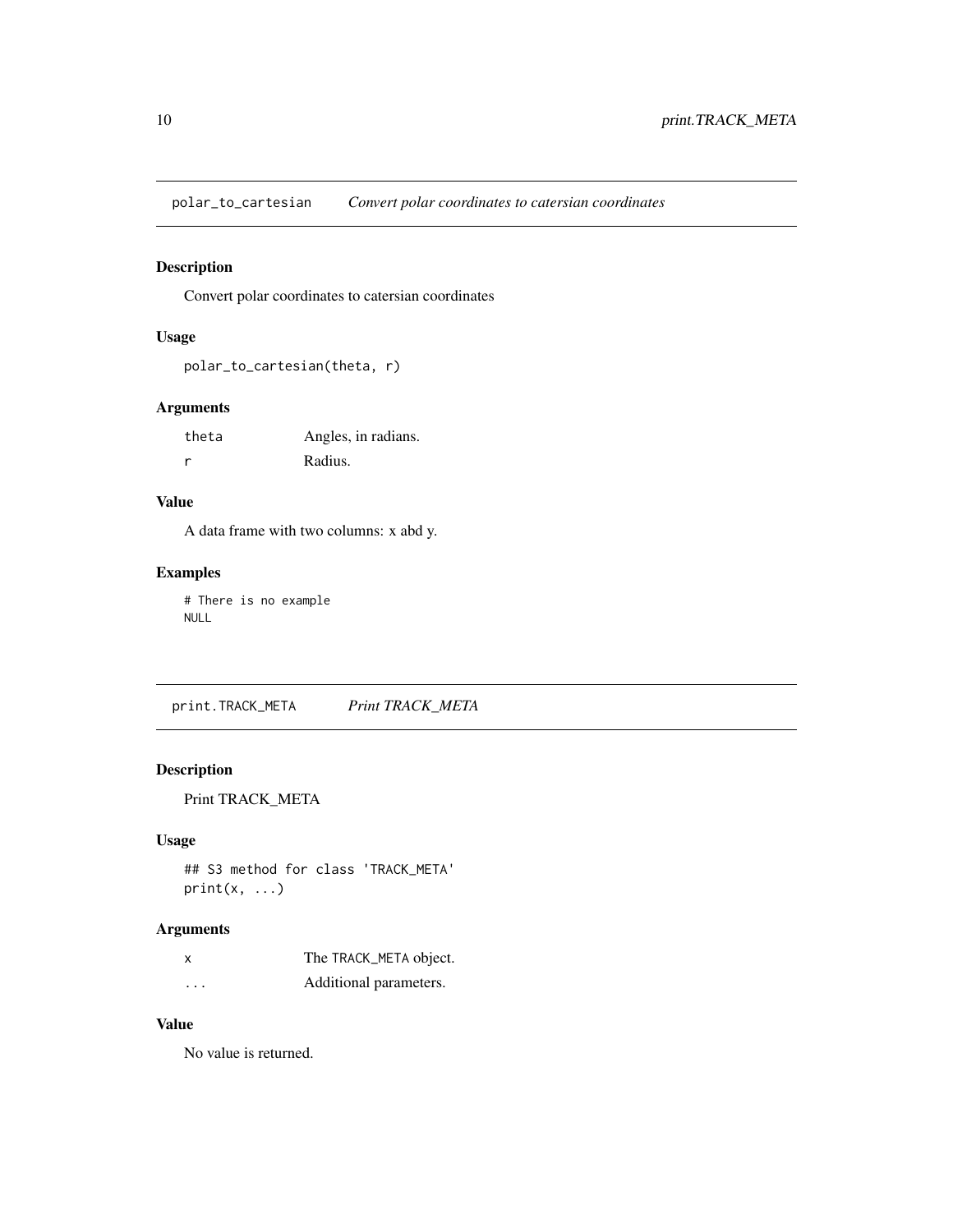<span id="page-10-0"></span>set\_current\_track 11

## Examples

# There is no example NULL

<span id="page-10-2"></span>set\_current\_track *Set current track*

## Description

Set current track

## Usage

set\_current\_track(track\_index)

## Arguments

track\_index The index of the track.

#### Value

No value is returned.

## Examples

# There is no example NULL

<span id="page-10-1"></span>solve\_theta\_from\_spiral\_length *Get theta from given spiral lengths*

## Description

Get theta from given spiral lengths

```
solve_theta_from_spiral_length(len, interval = NULL, offset = 0)
```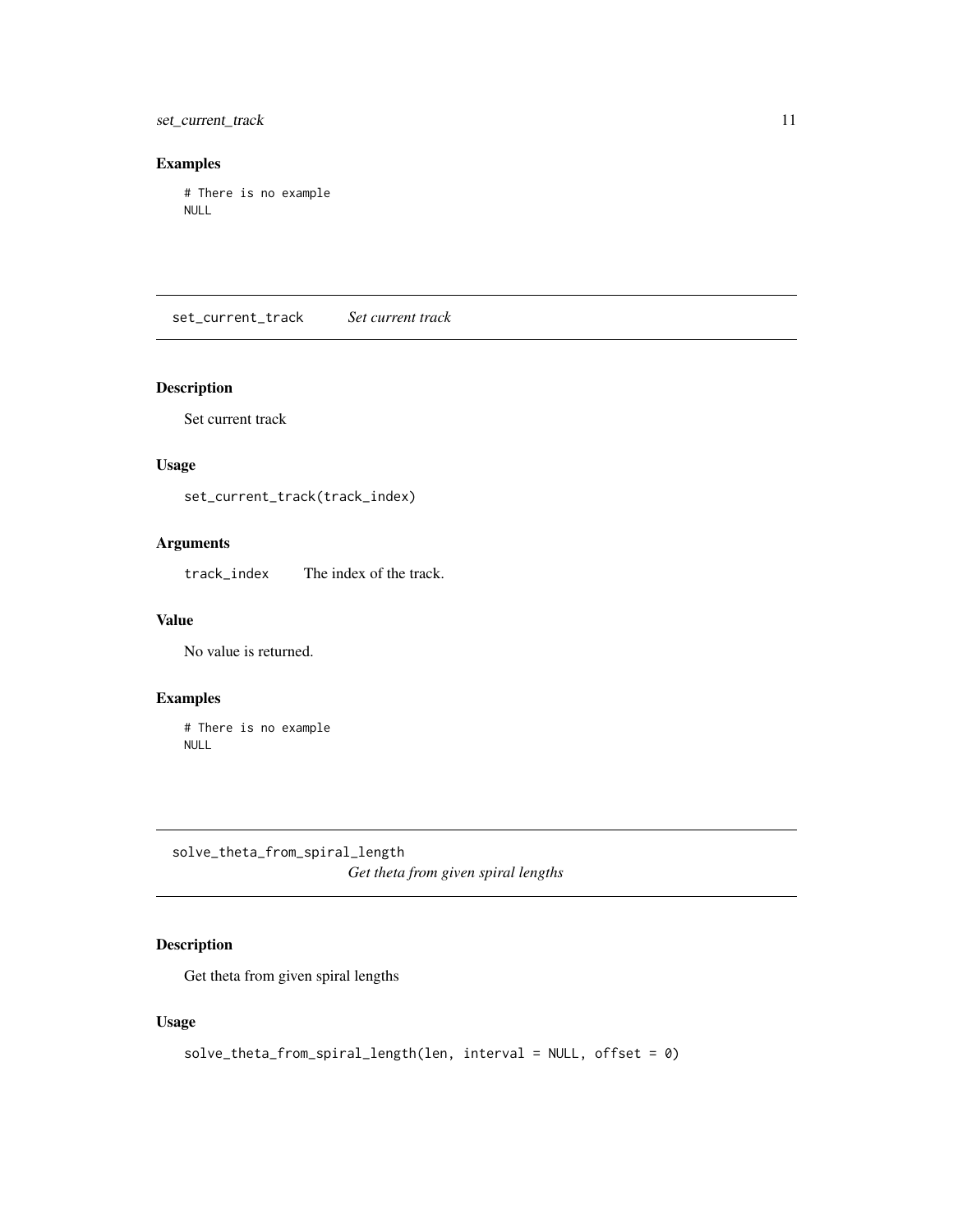#### <span id="page-11-0"></span>Arguments

| len      | A vector of spiral lengths.                                                           |
|----------|---------------------------------------------------------------------------------------|
| interval | Interval to search for the solution.                                                  |
| offset   | Offset of the spiral. In the general form: $r = a + r$ the ta, offset is the value of |
|          | a.                                                                                    |

## Details

The length of the spiral has a complicated form, see [https://downloads.imagej.net/fiji/](https://downloads.imagej.net/fiji/snapshots/arc_length.pdf) [snapshots/arc\\_length.pdf](https://downloads.imagej.net/fiji/snapshots/arc_length.pdf) . Let's say the form is l = f(theta), [solve\\_theta\\_from\\_spiral\\_length](#page-10-1) tries to find theta by a known l. It uses [uniroot](#page-0-0) to search solutions.

#### Value

The theta value.

#### Examples

```
spiral_initialize()
s = current_spiral()
theta = pi*seq(2, 3, length = 10)len = s$spiral_length(theta)
solve_theta_from_spiral_length(len) # should be very similar as theta
```
spiral\_arrow *Draw arrows in the spiral direction*

#### Description

Draw arrows in the spiral direction

```
spiral_arrow(
   x1, x2,
    y = get_track_data("ycenter", track_index),
   width = get_track_data("yrange", track_index)/3,
    arrow\_head\_length = unit(4, "mm"),
    arrow\_head\_width = width*2,arrow\_position = c("end", "start"),tail = c("normal", "point"),gp = gpar(),
    track_index = current_track_index())
```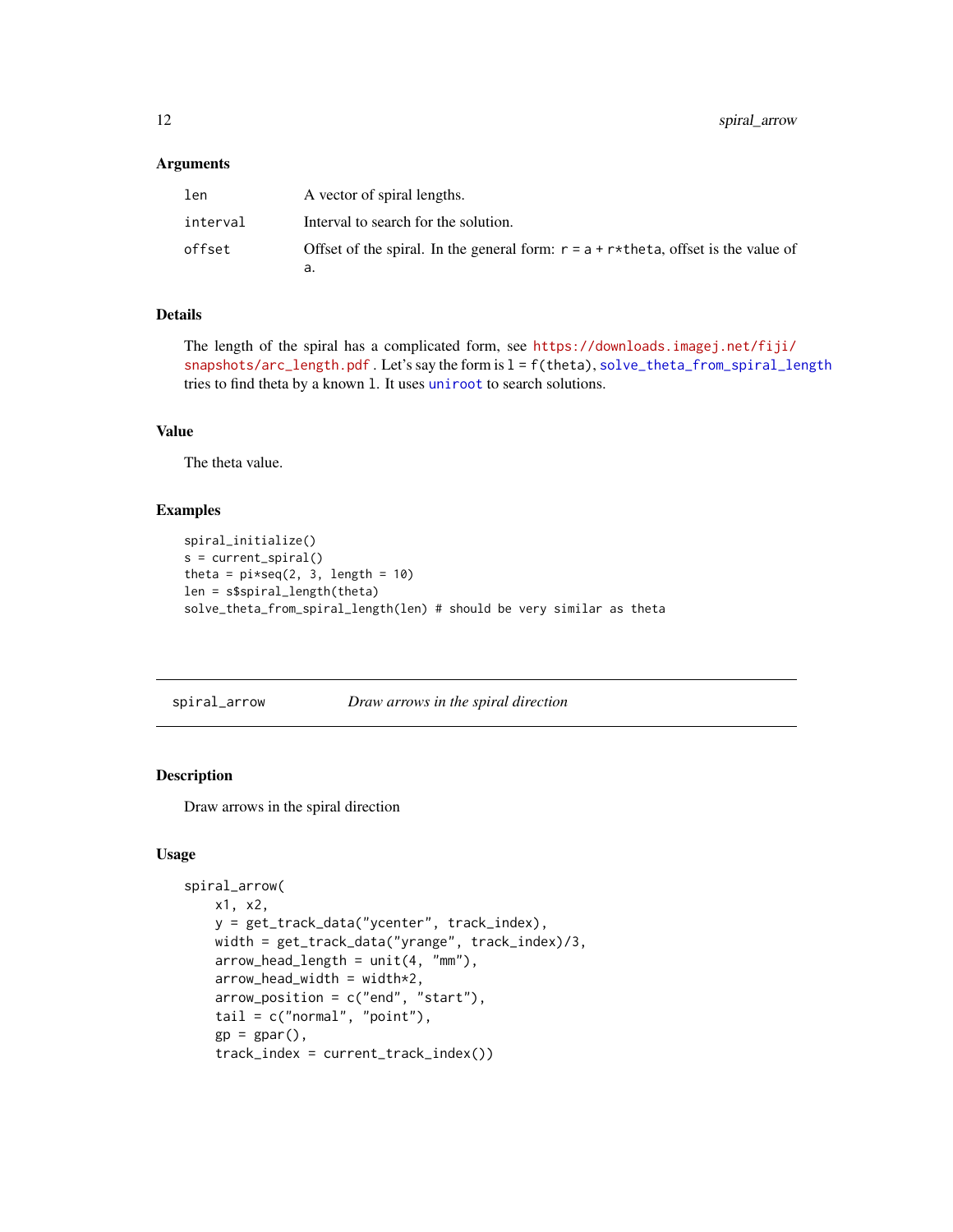## <span id="page-12-0"></span>spiral\_axis 13

## Arguments

| Start of the arrow.                                                                                                                                                           |
|-------------------------------------------------------------------------------------------------------------------------------------------------------------------------------|
| End of the arrow.                                                                                                                                                             |
| Y-location of the arrow.                                                                                                                                                      |
| Width of the arrow. The value can be the one measured in the data coordinates<br>or a unit object.                                                                            |
| arrow_head_length                                                                                                                                                             |
| Length of the arrow head.                                                                                                                                                     |
| arrow_head_width                                                                                                                                                              |
| Width of the arrow head.                                                                                                                                                      |
| arrow_position Position of the arrow. If the value is "end", then the arrow head is drawn at $x =$<br>x2. If the value is "start", then the arrow head is drawn at $x = x1$ . |
| The shape of the arrow tail.                                                                                                                                                  |
| Graphics parameters.                                                                                                                                                          |
| Index of the track.                                                                                                                                                           |
|                                                                                                                                                                               |

#### Value

No value is returned.

#### See Also

Note [spiral\\_segments](#page-29-1) also supports drawing line-based arrows.

## Examples

```
spiral_initialize()
spiral_track()
spiral_arrow(0.3, 0.6, gp = gpar(fill = "red"))spiral_arrow(0.8, 0.9, gp = gpar(fill = "blue"), tail = "point", arrow_position = "start")
```
<span id="page-12-1"></span>spiral\_axis *Draw axis along the spiral*

#### Description

Draw axis along the spiral

```
spiral\_axis(h = c("top", "bottom"), at = NULL, major_at = at,labels = TRUE, curved_labels = FALSE, minor_ticks = 4,major_ticks_length = unit(4, "bigpts"), minor_ticks_length = unit(2, "bigpts"),
   ticks_gp = gpar(), labels_gp = gpar(fontsize = 6),
   track_index = current_track_index())
```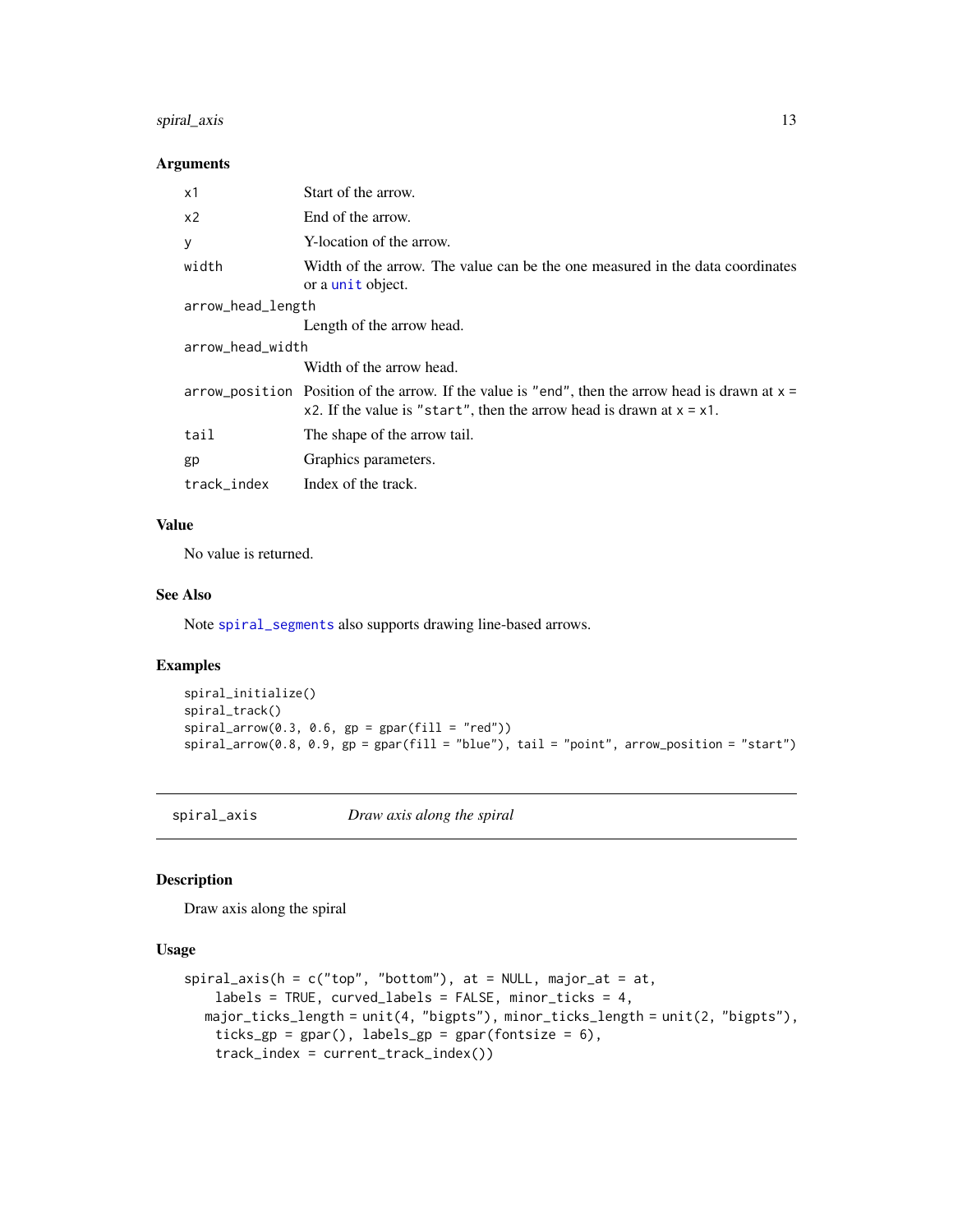#### <span id="page-13-0"></span>Arguments

| h                  | Position of the axis. The value can be a character of "top" or "bottom". |  |
|--------------------|--------------------------------------------------------------------------|--|
| at                 | Breaks points on axis.                                                   |  |
| major_at           | Breaks points on axis. It is the same as at.                             |  |
| labels             | The corresponding labels for the break points.                           |  |
| curved_labels      | Whether are the labels are curved?                                       |  |
| minor_ticks        | Number of minor ticks.                                                   |  |
| major_ticks_length |                                                                          |  |
|                    | Length of the major ticks. The value should be a unit object.            |  |
| minor_ticks_length |                                                                          |  |
|                    | Length of the minor ticks. The value should be a unit object.            |  |
| ticks_gp           | Graphics parameters for the ticks.                                       |  |
| labels_gp          | Graphics parameters for the labels.                                      |  |
| track_index        | Index of the track.                                                      |  |
|                    |                                                                          |  |

## Value

No value is returned.

## Examples

```
spiral_initialize(); spiral_track()
spiral_axis()
# if the spiral is intepolated by the curve length
spiral_initialize(scale_by = "curve_length"); spiral_track()
spiral_axis()
spiral_initialize(xlim = c(\emptyset, 360*4), start = 360, end = 360*5); spiral_track()
spiral_axis(major_at = seq(0, 360*4, by = 30))spiral\_initialize(xlim = c(0, 12*4), start = 360, end = 360*5); spiral\_track()spiral_axis(major_at = seq(0, 12*4, by = 1), labels = c("", rep(month.name, 4)))
```
spiral\_bars *Add bars to a track*

## Description

Add bars to a track

```
spiral_bars(pos, value, baseline = get_track_data("ymin", track_index),
   bar_wwidth = min(diff(pos)), gp = gpar(), track_index = current_track_index())
```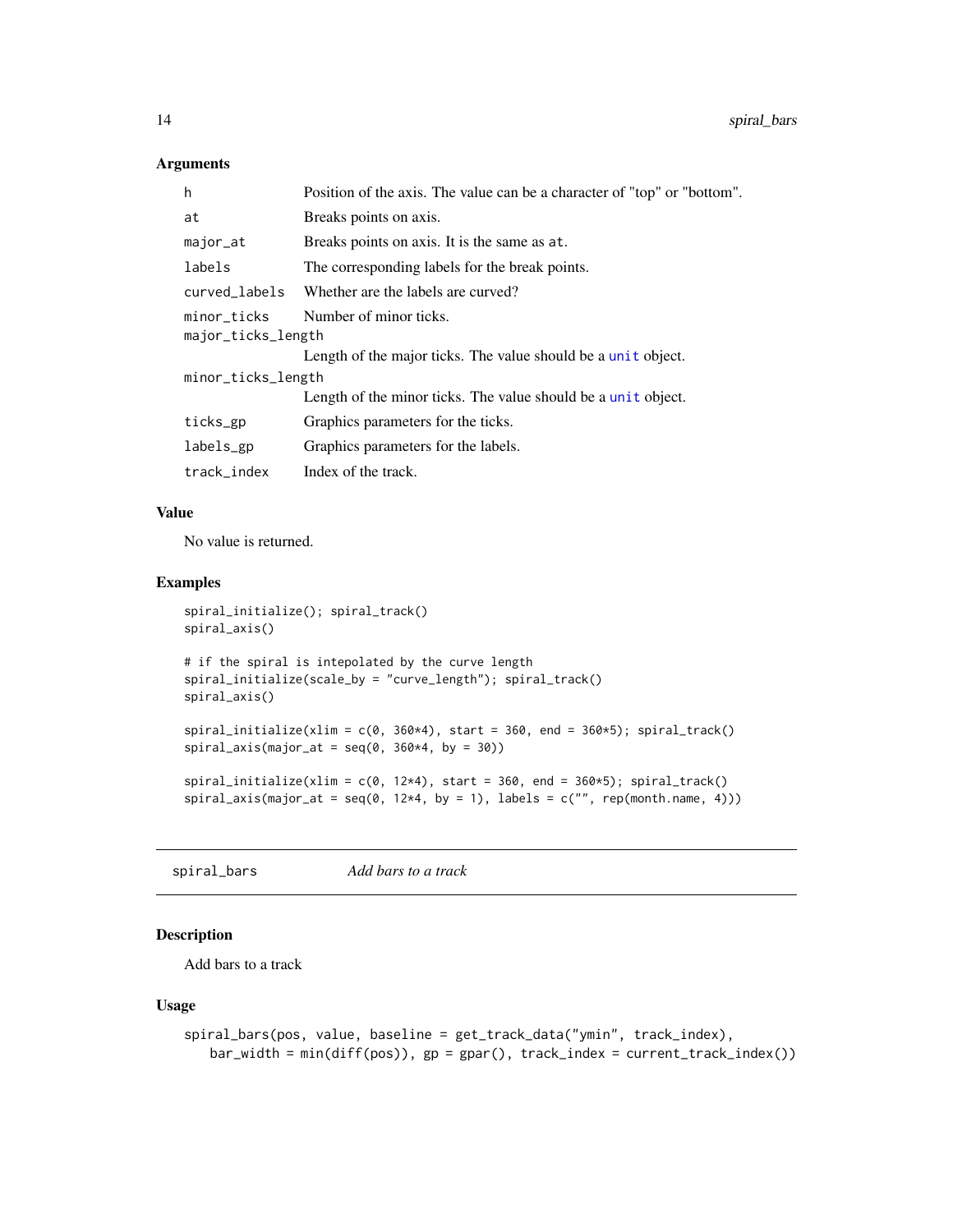## <span id="page-14-0"></span>spiral\_clear 15

#### Arguments

| pos         | X-locations of the center of bars.                                      |
|-------------|-------------------------------------------------------------------------|
| value       | Height of bars. The value can be a simple numeric vector, or a matrix.  |
| baseline    | Baseline of the bars. Note it only works when value is a simple vector. |
| bar_width   | Width of bars.                                                          |
| gp          | Graphical parameters.                                                   |
| track_index | Index of the track.                                                     |

#### Value

No value is returned.

## Examples

```
x = seq(1, 1000, by = 1) - 0.5y = runif(1000)spiral_initialize(xlim = c(0, 1000))
spiral\_track(height = 0.8)spiral_bars(x, y)
# a three-column matrix
y = matrix(runif(3*1000), ncol = 3)y = y/rowSums(y)
spiral_initialize(xlim = c(0, 1000))
spiral\_track(height = 0.8)spiral_bars(x, y, gp = gpar(fill = 2:4, col = NA))
```
spiral\_clear *Clear the spiral curve*

#### Description

Clear the spiral curve

#### Usage

```
spiral_clear(check_vp = TRUE)
```
## Arguments

check\_vp Whether to check the viewport.

## Details

It basically sets the internally spiral object to NULL, and reset all the global options.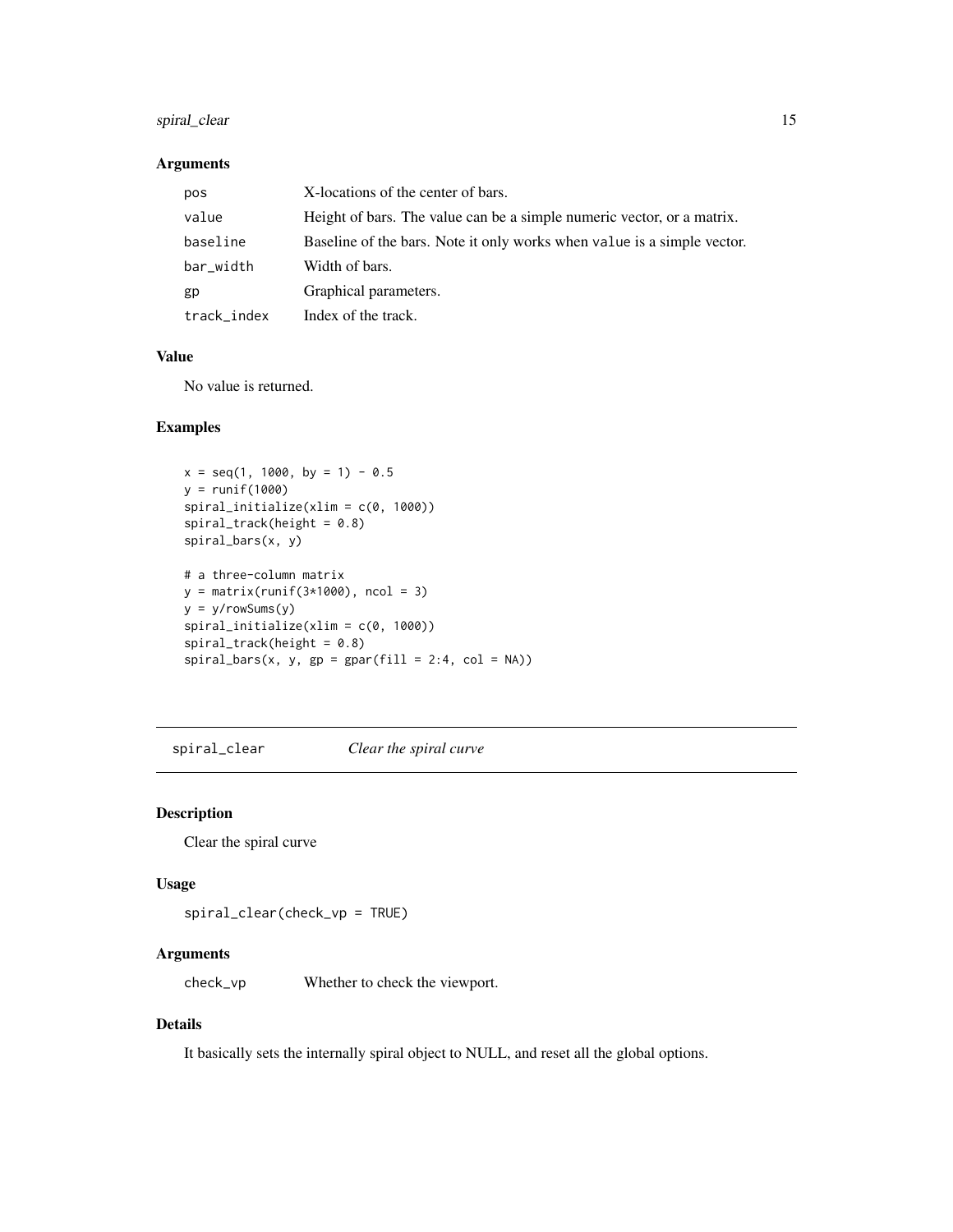## Value

No value is returned.

#### Examples

```
# There is no example
NULL
```
spiral\_dendrogram *Draw dendrogram*

## Description

Draw dendrogram

#### Usage

```
spiral_dendrogram(dend, gp = gpar(), track_index = current_track_index())
```
## Arguments

| dend        | A stats:: dendrogram object.                 |
|-------------|----------------------------------------------|
| gp          | Graphics parameters of the dendrogram edges. |
| track index | Index of the track.                          |

## Details

Note the dendrogram edges can be rendered with the [dendextend](#page-0-0) package.

## Value

Height of the dendrogram.

```
k = 500dend = as.dendrogram(hclust(dist(runif(k))))
spiral_initialize(xlim = c(\emptyset, k), start = 360, end = 360*3)
spiral_track(height = 0.8, background_gp = gpar(fill = "#EEEEEE", col = NA))
```

```
require(dendextend)
dend = color_branches(dend, k = 4)spiral_initialize(xlim = c(\emptyset, k), start = 360, end = 360*3)
spiral_track(height = 0.8, background_gp = gpar(fill = "#EEEEEE", col = NA))
```
<span id="page-15-0"></span>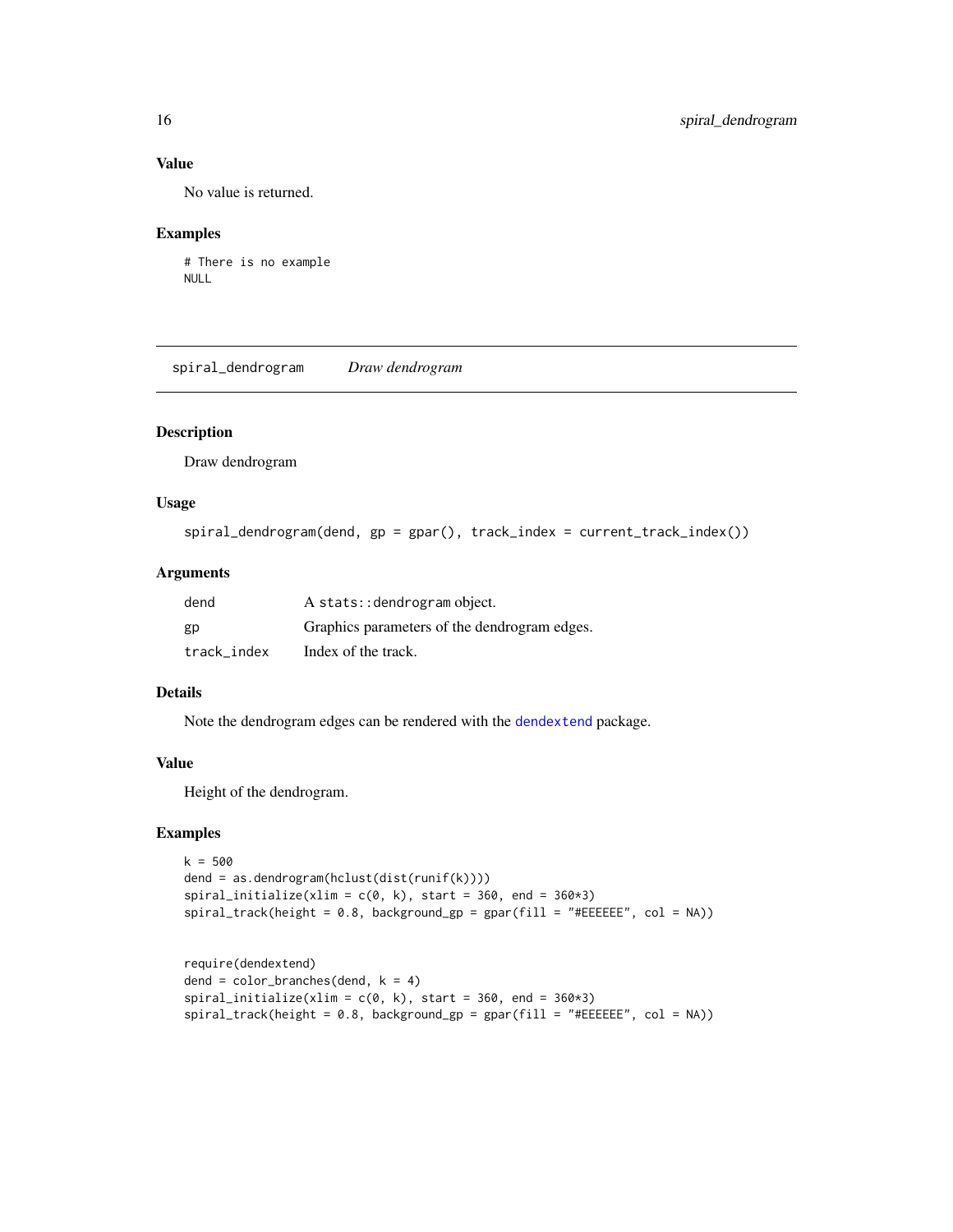## <span id="page-16-0"></span>Description

Highlight a section of the spiral

## Usage

```
spiral\_highlight(x1, x2, type = c("rect", "line"), padding = unit(1, "mm"),line_side = c("inside", "outside"), line_width = unit(1, "pt"),
   gp = gpar(fill = "red"), track_index = current_track_index())
```
#### Arguments

| x1          | Start location of the highlighted section.                                                                                                                                                                                                                                                      |
|-------------|-------------------------------------------------------------------------------------------------------------------------------------------------------------------------------------------------------------------------------------------------------------------------------------------------|
| x2          | End location of the highlighted section.                                                                                                                                                                                                                                                        |
| type        | Type of the highlighting. "rect" means drawing transparent rectangles covering<br>the whole track. "line" means drawing annotation lines on top of the track or at<br>the bottom of it.                                                                                                         |
| padding     | When the highlight type is "rect", it controls the padding of the highlighted<br>region. The value should be a unit object or a numeric value which is the<br>fraction of the length of the highlighted section. The length can be one or two.<br>Note it only extends in the radial direction. |
| line_side   | If the highlight type is "line", it controls which side of the track to draw the lines.                                                                                                                                                                                                         |
| line_width  | Width of the annotation line. Value should be a unit object.                                                                                                                                                                                                                                    |
| gp          | Graphics parameters.                                                                                                                                                                                                                                                                            |
| track_index | Index of the track.                                                                                                                                                                                                                                                                             |

## Value

No value is returned.

```
spiral_initialize(); spiral_track()
spiral_highlight(0.4, 0.6)
spiral_highlight(0.1, 0.2, type = "line", gp = gpar(col = "blue"))
spiral_highlight(0.7, 0.8, type = "line", line_side = "outside")
```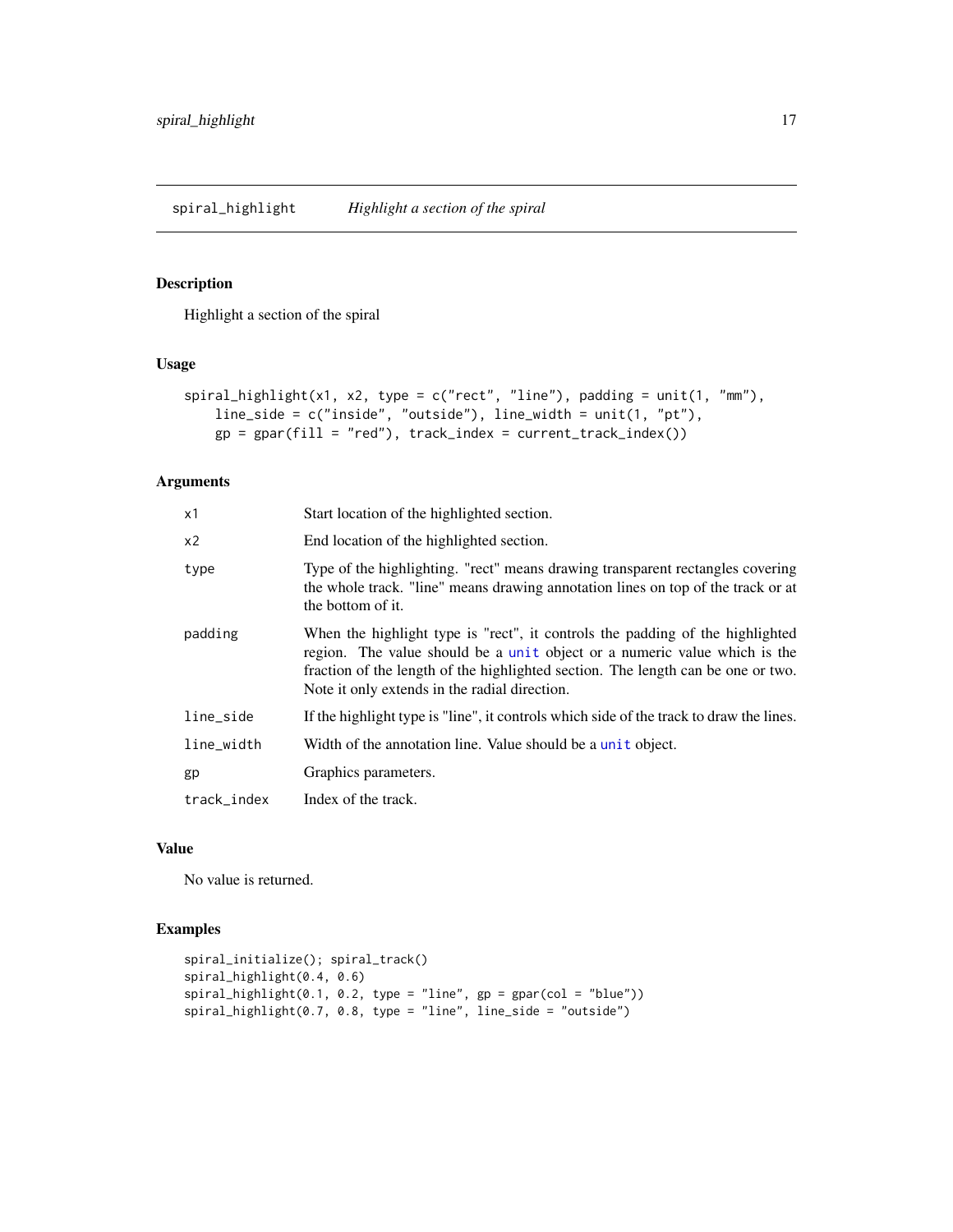<span id="page-17-0"></span>spiral\_highlight\_by\_sector

*Highlight a sector*

## Description

Highlight a sector

#### Usage

```
spiral\_highlight\_by\_sector(x1, x2, x3 = NULL, x4 = NULL, padding = unit(1, "mm"),
    gp = gpar(fill = "red")
```
## Arguments

| x1             | Start location which determines the start of the sector.                                                                                                                        |
|----------------|---------------------------------------------------------------------------------------------------------------------------------------------------------------------------------|
| x <sub>2</sub> | End location which determines the end of the sector. Note x2 should be larger<br>than $x1$ and the angular difference between $x1$ and $x2$ should be smaller than a<br>circle. |
| x3             | Start location which determines the start of the sector on the upper border.                                                                                                    |
| x4             | End location which determines the end of the sector on the upper border.                                                                                                        |
| padding        | It controls the radial extension of the sector. The value should be a unit object<br>with length one or two.                                                                    |
| gp             | Graphics parameters.                                                                                                                                                            |

## Details

x1 and x2 determine the position of the highlighted sector. If x3 and x4 are not set, the sector extends until the most outside loop. If x3 and x4 are set, they determine the outer border of the sector. In this case, if x3 and x4 are set, x3 should be larger than x2.

#### Value

No value is returned.

```
spiral_initialize(xlim = c(\theta, 360*4), start = 360, end = 360*5)
spiral_track()
spiral_axis()
spiral_highlight_by_sector(36, 72)
spiral_highlight_by_sector(648, 684)
spiral_highlight_by_sector(216, 252, 936, 972, gp = gpar(fill = "blue"))
```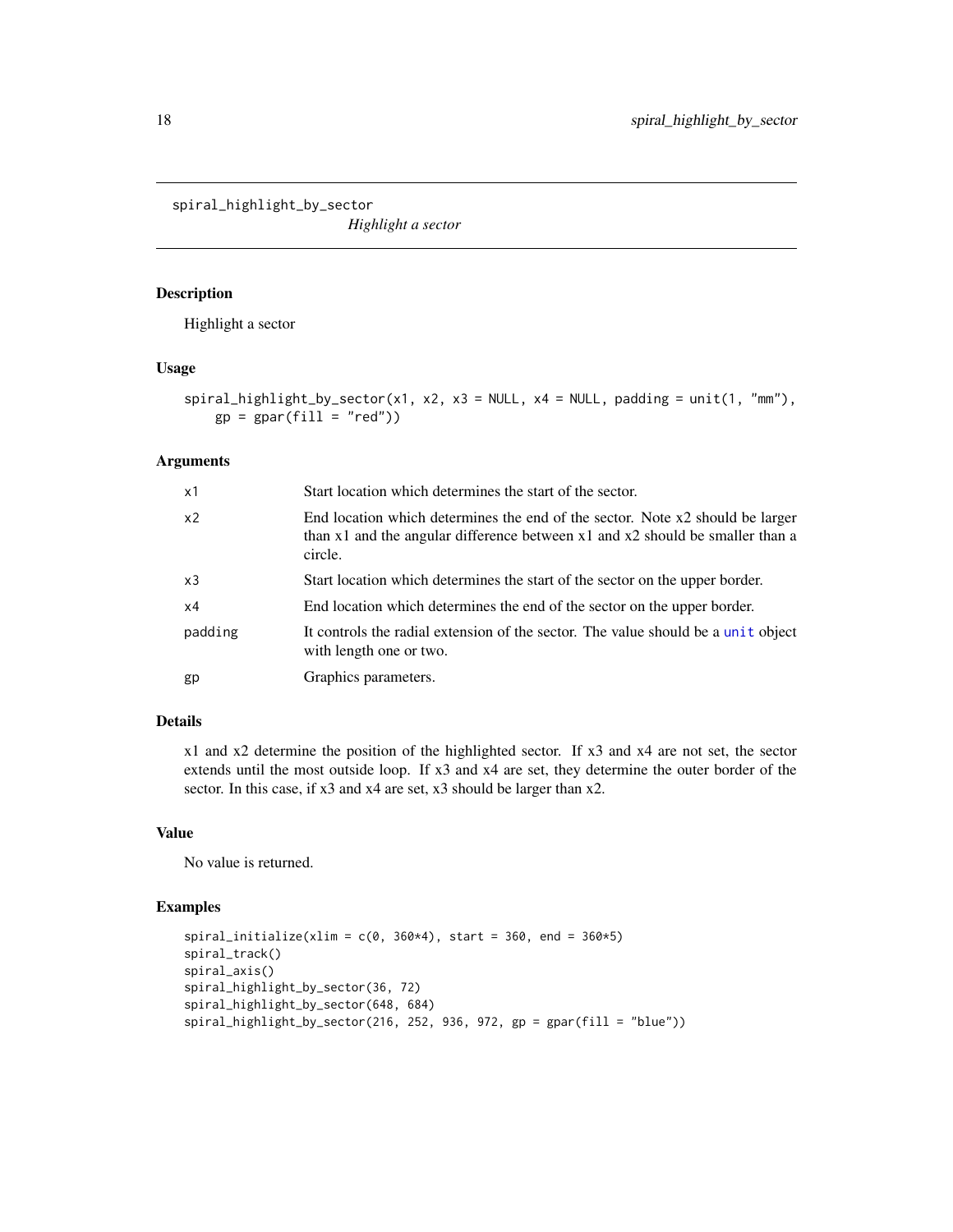<span id="page-18-1"></span><span id="page-18-0"></span>

## Description

Draw horizon chart along the spiral

#### Usage

```
spiral_horizon(x, y, n_slices = 4, slice_size, pos_fill = "#D73027", neg_fill = "#313695",
    use_bars = FALSE, bar_width = min(diff(x)),
   negative_from_top = FALSE, track_index = current_track_index())
```
## Arguments

| X                 | X-locations of the data points.                                                                       |  |
|-------------------|-------------------------------------------------------------------------------------------------------|--|
| у                 | Y-locations of the data points.                                                                       |  |
| n slices          | Number of slices.                                                                                     |  |
| slice_size        | Size of the slices. The final number of sizes is ceiling $(\max(\text{abs}(y))/\text{slice\_size})$ . |  |
| pos_fill          | Colors for positive values.                                                                           |  |
| neg_fill          | Colors for negative values.                                                                           |  |
| use_bars          | Whether to use bars?                                                                                  |  |
| bar_width         | Width of bars.                                                                                        |  |
| negative_from_top |                                                                                                       |  |
|                   | Should negative distribution be drawn from the top?                                                   |  |
| track_index       | Index of the track.                                                                                   |  |
|                   |                                                                                                       |  |

## Details

Since the track height is very small in the spiral, horizon chart visualization is a efficient way to visualize distribution-like graphics.

#### Value

A list of the following objects:

- a color mapping function for colors.
- a vector of intervals that split the data.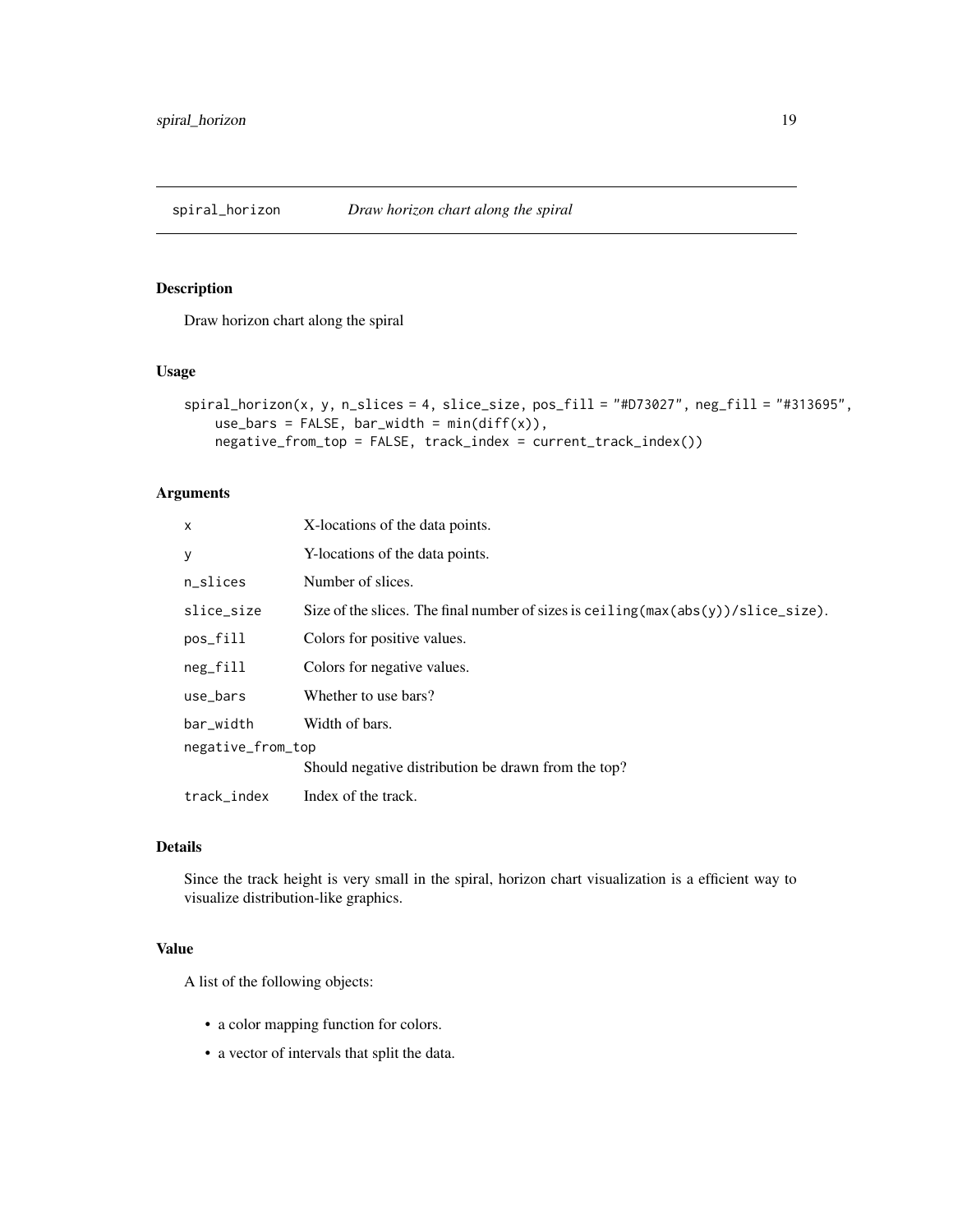## Examples

```
df = readRDS(system.file("extdata", "global_temperature.rds", package = "spiralize"))
df = df[df$Source == "GCAG", ]
spiral_initialize_by_time(xlim = range(df$Date), unit_on_axis = "months", period = "year",
   period_per_loop = 20, polar_lines_by = 360/20,
    vp\_param = list(x = unit(0, 'npc"), just = "left"))spiral_track()
spiral_horizon(df$Date, df$Mean, use_bar = TRUE)
```
spiral\_info *Information of the current spiral*

## Description

Information of the current spiral

#### Usage

```
spiral_info()
```
## Details

It prints information of the current spiral.

## Value

No value is returned.

#### Examples

# There is no example NULL

<span id="page-19-1"></span>spiral\_initialize *Initialize the spiral*

#### Description

Initialize the spiral

<span id="page-19-0"></span>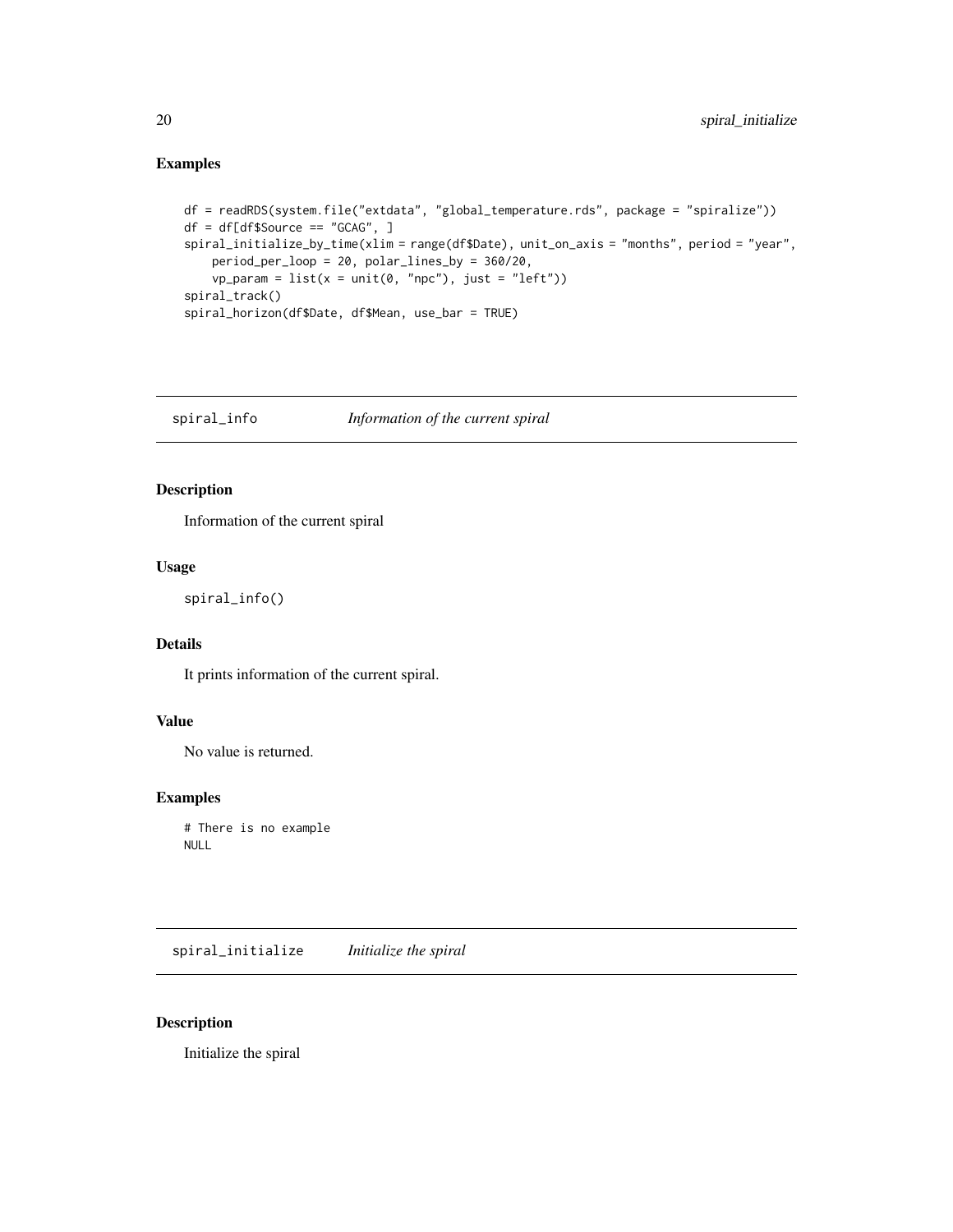## <span id="page-20-0"></span>Usage

```
spiral_initialize(xlim = c(0, 1), start = 360, end = 360*5,
   scale_by = c("angle", "curve_length"), period = NULL,
    clockwise = FALSE, flip = c("none", "vertical", "horizontal", "both"),
    reverse = FALSE, polar_lines = scale_by == "angle", polar_lines_by = 30,
   polar_{lines\_gp} = gpar(col = "#808080", lty = 3),padding = unit(5, "mm"), newpage = TRUE, vp_param = list()
```
## Arguments

| xlim           | Range on x-locations.                                                                                                                                                                                                                                                                                                                                                                                                                                     |
|----------------|-----------------------------------------------------------------------------------------------------------------------------------------------------------------------------------------------------------------------------------------------------------------------------------------------------------------------------------------------------------------------------------------------------------------------------------------------------------|
| start          | Start of the spiral, in degree. start and end should be positive and start should<br>be smaller than end.                                                                                                                                                                                                                                                                                                                                                 |
| end            | End of the spiral, in degree.                                                                                                                                                                                                                                                                                                                                                                                                                             |
| scale_by       | How scales on x-axis are equally interpolated? The values can be one of "angle"<br>and "curve_length". If the value is "angle", equal angle difference corresponds<br>to equal difference of data. In this case, in outer loops, the scales are longer<br>than in the inner loops, although the difference on the data are the same. If the<br>value is "curve_length", equal curve length difference corresponds to the equal<br>difference of the data. |
| period         | Under "angle" mode, the number of loops can also be controlled by argument<br>period which controls the length of data a spiral loop corresponds to. Note in<br>this case, argument end is ignored and the value for end is internally recalcu-<br>lated.                                                                                                                                                                                                 |
| clockwise      | Whether the curve is in a closewise direction. If it is set to TRUE, argument flip<br>and reverse are ignored.                                                                                                                                                                                                                                                                                                                                            |
| flip           | How to flip the spiral? By default, the spiral starts from the origin of the coordi-<br>nate and grows reverseclockwisely. The argument controls the growing direction<br>of the spiral.                                                                                                                                                                                                                                                                  |
| reverse        | By default, the most inside of the spiral corresponds to the lower boundary of<br>x-location. Setting the value to FALSE can reverse the direction.                                                                                                                                                                                                                                                                                                       |
| polar_lines    | Whether draw the polar guiding lines.                                                                                                                                                                                                                                                                                                                                                                                                                     |
| polar_lines_by | Increment of the polar lines. Measured in degree. The value can also be a vector<br>that defines where to add polar lines.                                                                                                                                                                                                                                                                                                                                |
|                | polar_lines_gp Graphics parameters for the polar lines.                                                                                                                                                                                                                                                                                                                                                                                                   |
| padding        | Padding of the plotting region. The value can be a unit of length of one to two.                                                                                                                                                                                                                                                                                                                                                                          |
| newpage        | Whether to apply grid. newpage before making the plot?                                                                                                                                                                                                                                                                                                                                                                                                    |
| vp_param       | A list of parameters sent to viewport.                                                                                                                                                                                                                                                                                                                                                                                                                    |

## Value

No value is returned.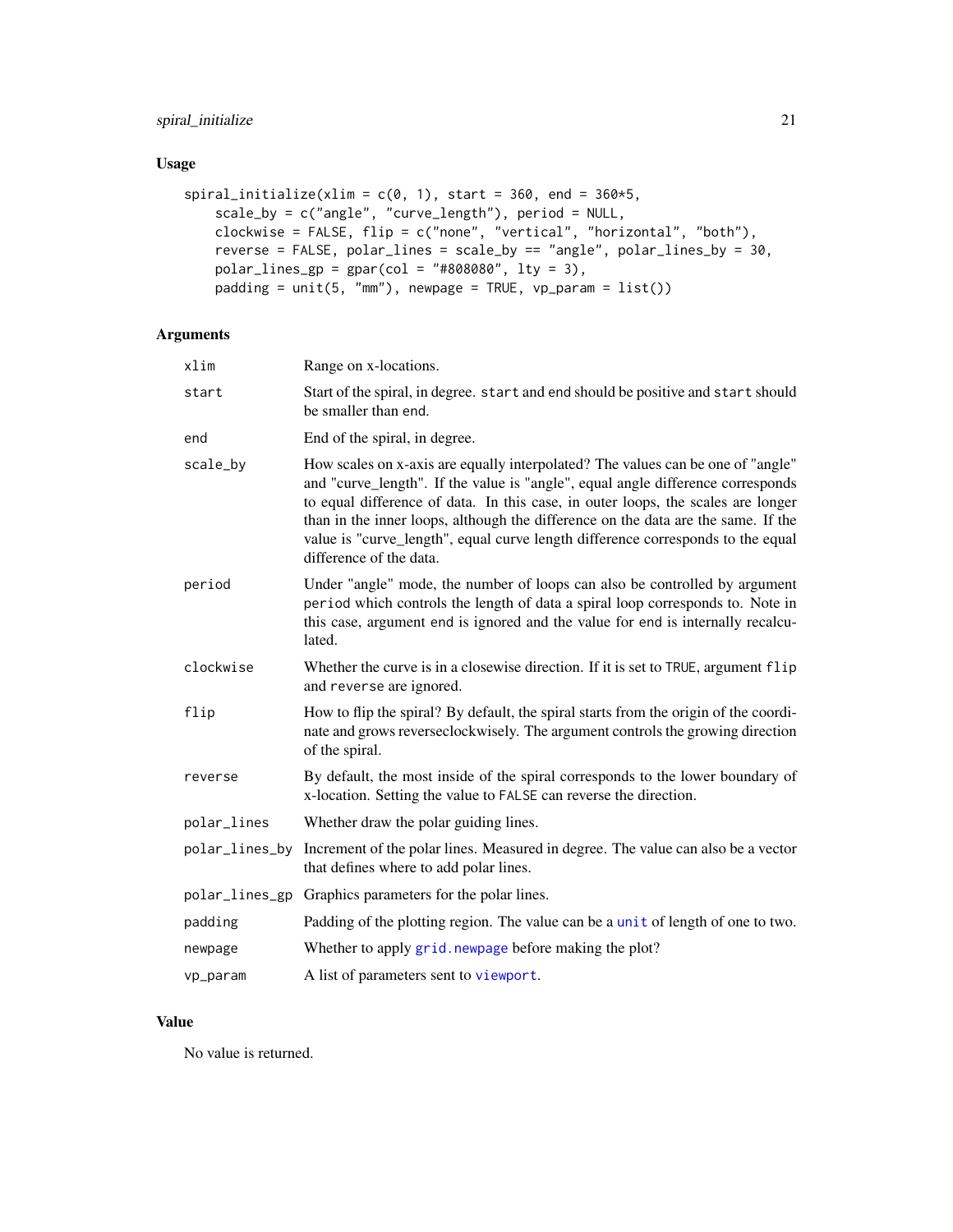#### Examples

```
spiral_initialize(); spiral_track()
spiral_initialize(start = 180, end = 360+180); spiral_track()
spiral_initialize(flip = "vertical"); spiral_track()
spiral_initialize(flip = "horizontal"); spiral_track()
spiral_initialize(flip = "both"); spiral_track()
spiral_initialize(); spiral_track(); spiral_axis()
spiral_initialize(scale_by = "curve_length"); spiral_track(); spiral_axis()
# the following example shows the difference of `scale_by` more clearly:
make_plot = function(scale_by) {
   n = 100
   require(circlize)
   col = circlice::colorRamp@{(o, 0.5, 1)}, c("blue", "white", "red"))spiral\_initialize(xlim = c(0, n), scale_by = scale_by)spiral\_track(height = 0.9)x = runif(n)spiral_rect(1:n - 1, 0, 1:n, 1, gp = gpar(fill = col(x), col = NA))
}
make_plot("angle")
make_plot("curve_length")
```

```
spiral_initialize_by_gcoor
```

```
Initialize the spiral with genomic coordinates
```
#### Description

Initialize the spiral with genomic coordinates

#### Usage

```
spiral_initialize_by_gcoor(xlim, scale_by = "curve_length", ...)
```
#### Arguments

| xlim     | Range of the genomic coordinates.                              |
|----------|----------------------------------------------------------------|
| scale_bv | For genomic plot, axis is linearly scaled by the curve length. |
| $\cdots$ | All pass to spiral initialize.                                 |

## Details

It is basically the same as [spiral\\_initialize](#page-19-1). The only difference is the axis labels are automatically formated for genomic coordinates.

#### Value

No value is returned.

<span id="page-21-0"></span>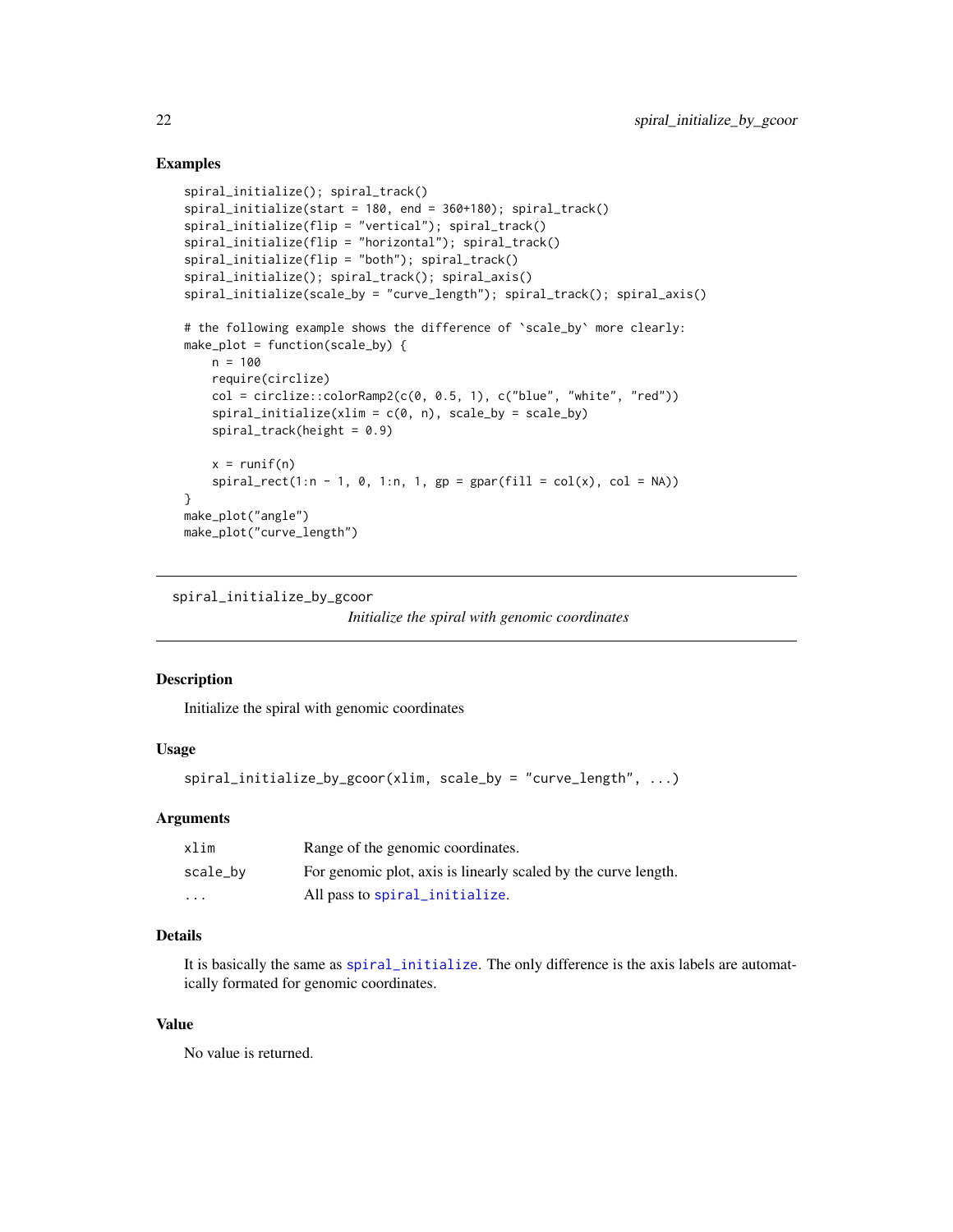#### <span id="page-22-0"></span>Examples

```
spiral_initialize_by_gcoor(c(0, 1000000000))
spiral_track()
spiral_axis()
```
spiral\_initialize\_by\_time

*Initialize the spiral from time objects*

## Description

Initialize the spiral from time objects

#### Usage

```
spiral_initialize_by_time(xlim, start = NULL, end = NULL,
   unit_on_axis = c("days", "months", "weeks", "hours", "mins", "secs"),
   period = c("years", "months", "weeks", "days", "hours", "mins"),
   normalize_year = FALSE, period_per_loop = 1, polar_lines_by = NULL,
   verbose = TRUE, ...)
```
#### Arguments

| xlim            | Range of the time. The value can be time object such as Date, POSIX1t or<br>POSIXct. The value can also be characters and it is converted to time objects<br>automatically.                                                                                                                                                         |  |
|-----------------|-------------------------------------------------------------------------------------------------------------------------------------------------------------------------------------------------------------------------------------------------------------------------------------------------------------------------------------|--|
| start           | Start of the spiral, in degrees. By default it is automatically calculated.                                                                                                                                                                                                                                                         |  |
| end             | End of the spiral, in degrees. By default it is automatically calculated.                                                                                                                                                                                                                                                           |  |
| $unit_$ axis    | Units on the axis.                                                                                                                                                                                                                                                                                                                  |  |
| period          | Which period to use?                                                                                                                                                                                                                                                                                                                |  |
| period_per_loop | normalize_year Whether to enforce one loop to represent a complete year?                                                                                                                                                                                                                                                            |  |
|                 | How many periods to put in a loop?                                                                                                                                                                                                                                                                                                  |  |
|                 | polar_lines_by By default different value of polar_lines_by is set for different period. E.g.<br>360/7 is set if period is "weeks" or 360/24 is set if peroid is set to "hours".<br>When period is year and unit_on_axis is day, the proportion of sectors by<br>polar lines corresponds to the proportion of month days in a year. |  |
| verbose         | Whether to print messages?                                                                                                                                                                                                                                                                                                          |  |
| $\ddots$ .      | All pass to spiral_initialize.                                                                                                                                                                                                                                                                                                      |  |

## Details

"start" and "end" are automatically calculated for different "unit\_on\_axis" and "period". For example, if "unit\_on\_axis" is "days" and "period" is "years", then the first day of each each year is always put on theta =  $0 + 2$ <sup>\*</sup>pi<sup>\*</sup>k where k is the index of loops.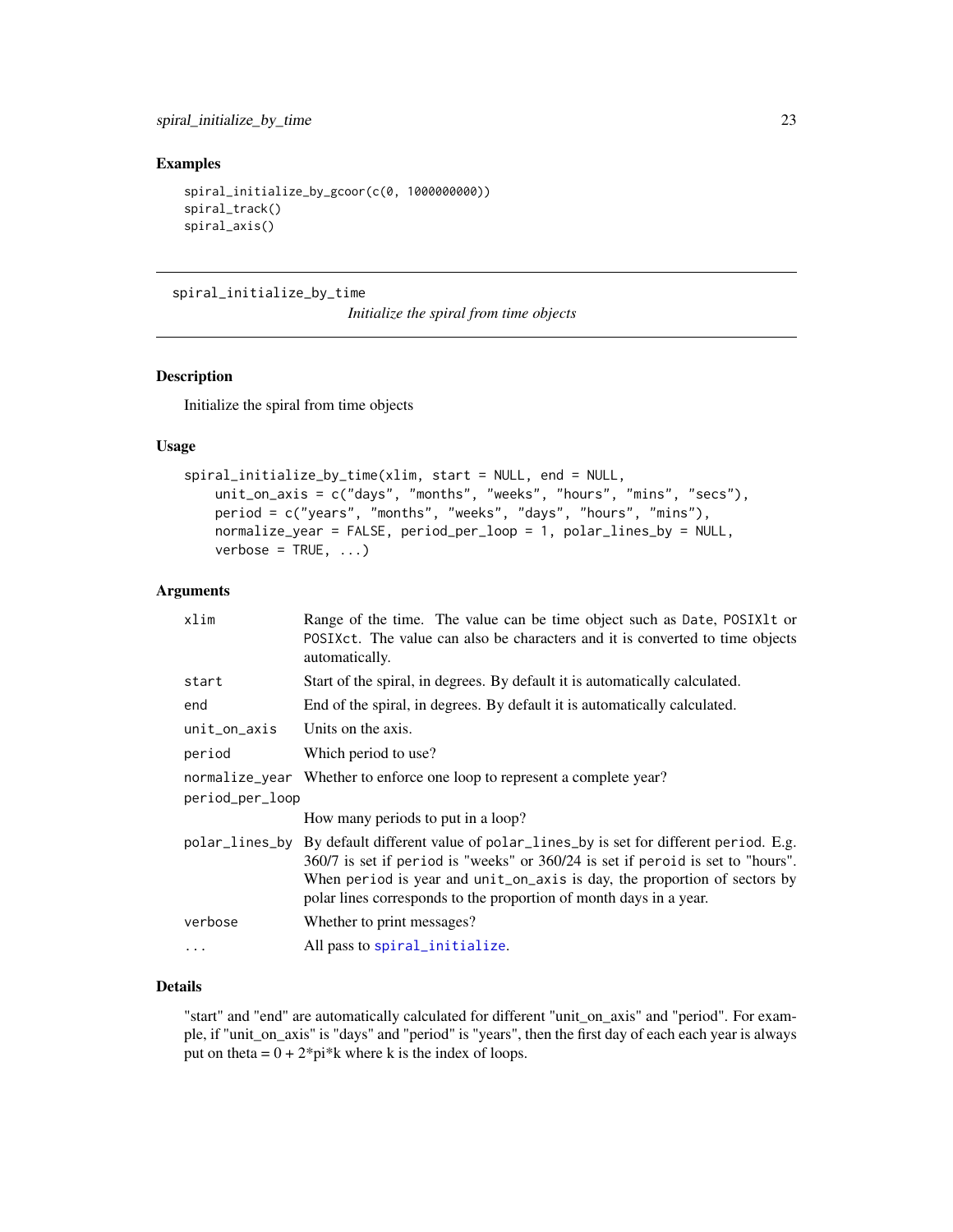## <span id="page-23-0"></span>Value

No value is returned.

#### Examples

```
spiral_initialize_by_time(xlim = c("2014-01-01", "2021-06-17"))
spiral\_track(height = 0.6)spiral_axis()
spiral_initialize_by_time(xlim = c("2021-01-01 00:00:00", "2021-01-05 00:00:00"))
spiral\_track(height = 0.6)spiral_axis()
spiral_initialize_by_time(xlim = c("2021-01-01 00:00:00", "2021-01-01 00:10:00"),
   unit_on_axis = "secs", period = "mins")
spiral\_track(height = 0.6)spiral_axis()
```
spiral\_lines *Add lines to a track*

## Description

Add lines to a track

#### Usage

```
spiral_lines(x, y, type = "l", gp = gpar(),
   baseline = "bottom", area = FALSE, track_index = current_track_index())
```
## Arguments

| $\mathsf{x}$ | X-locations of the data points.                                                                                                                                                                   |
|--------------|---------------------------------------------------------------------------------------------------------------------------------------------------------------------------------------------------|
| y            | Y-locations of the data points.                                                                                                                                                                   |
| type         | Type of the line. Value should be one of "I" and "h". When the value is "h",<br>vertical lines (or radial lines if you consider the polar coordinates) relative to the<br>baseline will be drawn. |
| gp           | Graphical parameters.                                                                                                                                                                             |
| baseline     | Baseline used when type is "1" or area is TRUE.                                                                                                                                                   |
| area         | Whether to draw the area under the lines? Note gpar (fill = ) controls the<br>filled of the areas.                                                                                                |
| track_index  | Index of the track.                                                                                                                                                                               |

#### Value

No value is returned.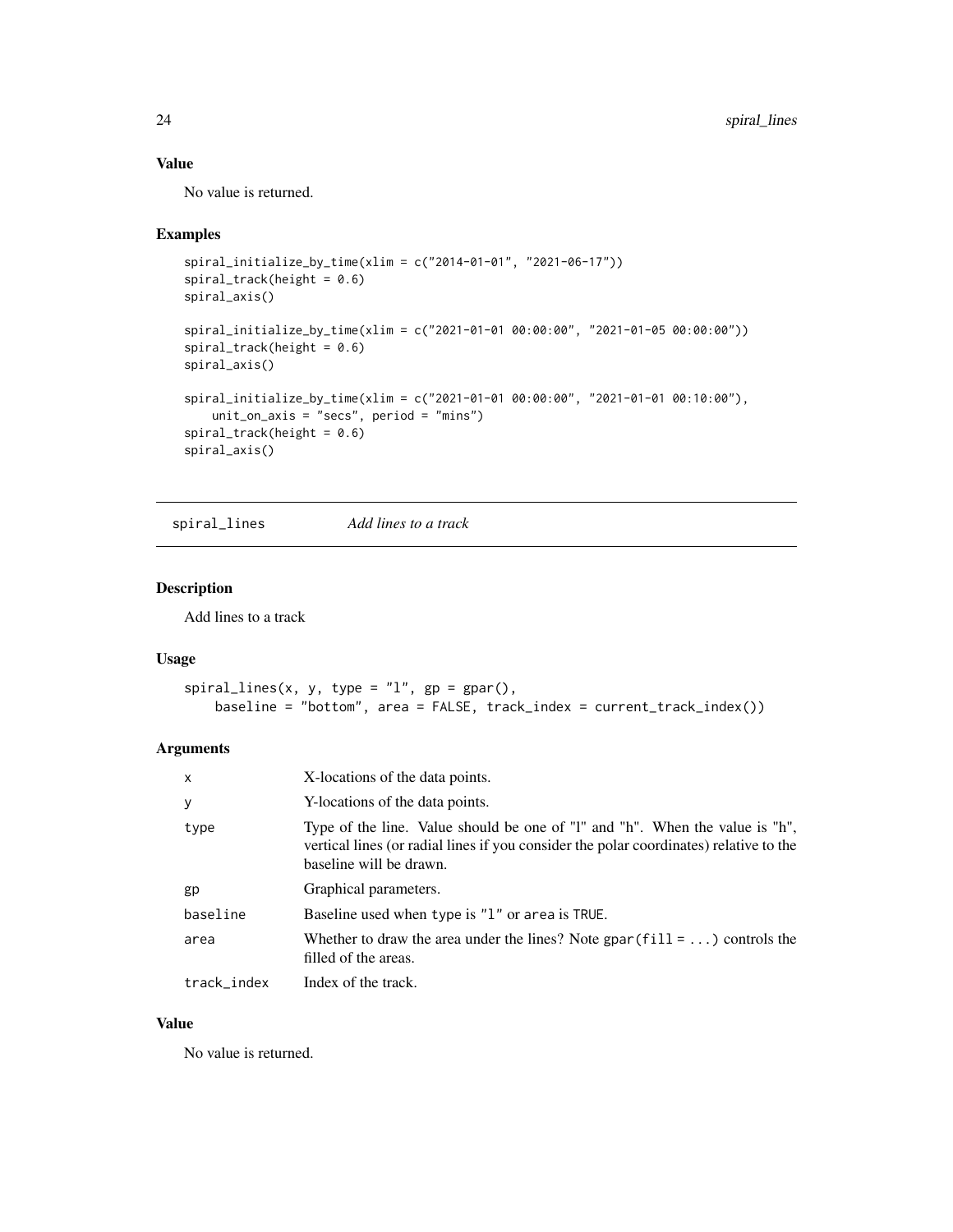#### <span id="page-24-0"></span>spiral\_opt 25

## Examples

```
x = sort(runif(1000))y = runif(1000)spiral_initialize()
spiral_track()
spiral_lines(x, y)
spiral_initialize()
spiral_track()
spiral_{lines}(x, y, type = "h")spiral_initialize()
spiral_track()
spiral_{lines}(x, y, area = TRUE, gp = gpar(fill = "red", col = NA))
```
spiral\_opt *Global options*

## Description

Global options

## Usage

spiral\_opt(..., RESET = FALSE, READ.ONLY = NULL, LOCAL = FALSE, ADD = FALSE)

#### Arguments

| $\cdot$   | Arguments for the parameters, see "details" section. |
|-----------|------------------------------------------------------|
| RESET     | Whether to reset to default values.                  |
| READ.ONLY | Please ignore.                                       |
| LOCAL     | Please ignore.                                       |
| ADD       | Please ignore.                                       |

#### Details

There are following global parameters:

min\_segment\_len Minimal length of the segment that partitions a curve.

To access the value of an option: spiral\_opt\$name where name is the name of the option. To set a new value for an option: spiral\_opt\$name = new\_value.

## Value

A list of options.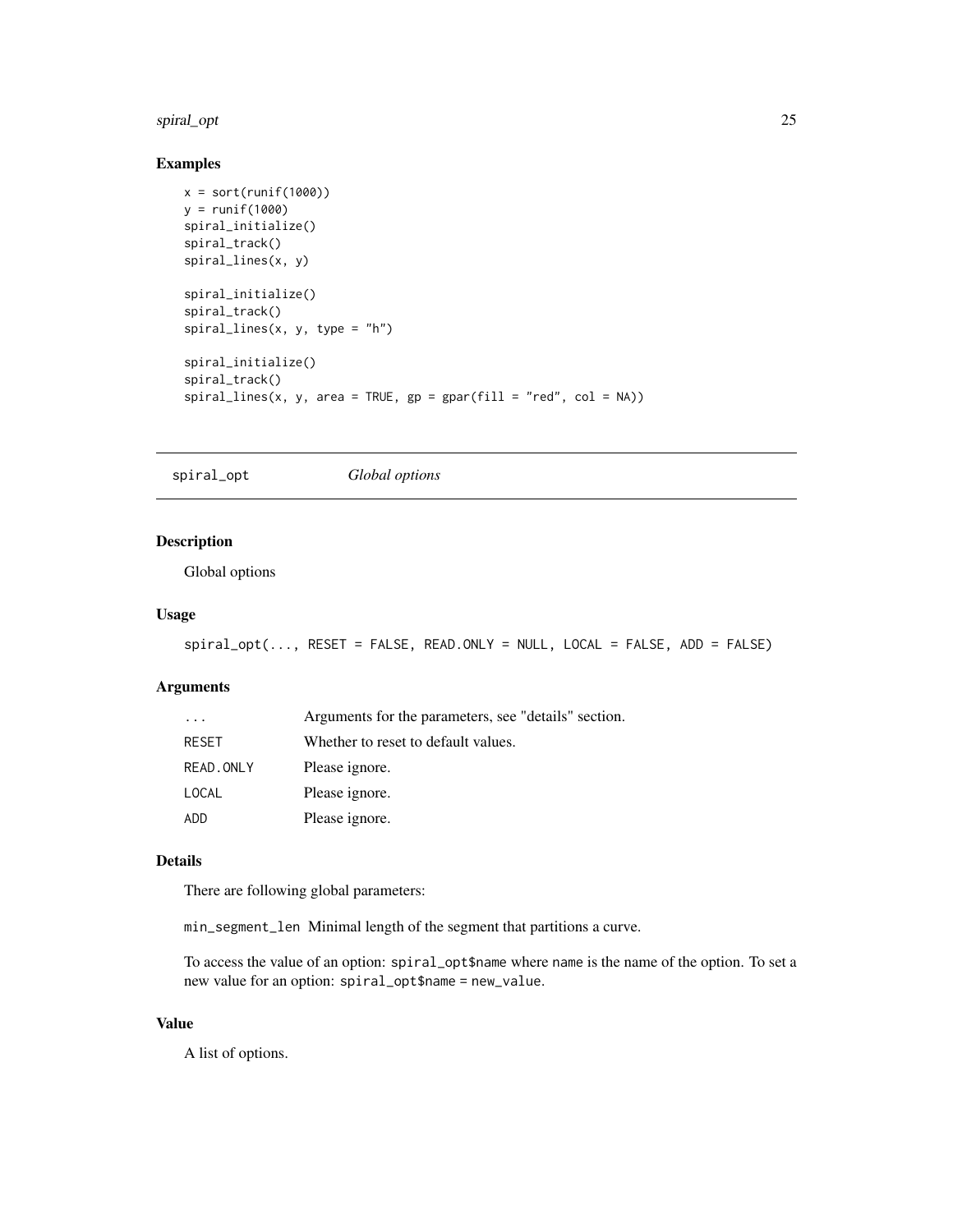## Examples

```
# There is no example
NULL
```
spiral\_phylo *Draw phylogenetic tree*

## Description

Draw phylogenetic tree

#### Usage

```
spiral_phylo(obj, gp = gpar(), log = FALSE, reverse = FALSE,
   group = NULL, group_col = NULL, track_index = current_track_index())
```
## Arguments

| obj         | A phylo object.                                                              |
|-------------|------------------------------------------------------------------------------|
| gp          | Graphics parameters of the tree edges.                                       |
| log         | Whether the height of the tree should be log-transformed $(log 10(x + 1))$ ? |
| reverse     | Whether the tree should be reversed?                                         |
| group       | A categorical variable for splitting the tree.                               |
| group_col   | A named vector which contains group colors.                                  |
| track_index | Index of the track.                                                          |

## Value

Height of the phylogenetic tree.

```
require(ape)
data(bird.families)
n = length(bird.families$tip.label)
spiral_initialize(xlim = c(\emptyset, n), start = 360, end = 360*3)
spiral\_track(height = 0.8)spiral_phylo(bird.families)
```
<span id="page-25-0"></span>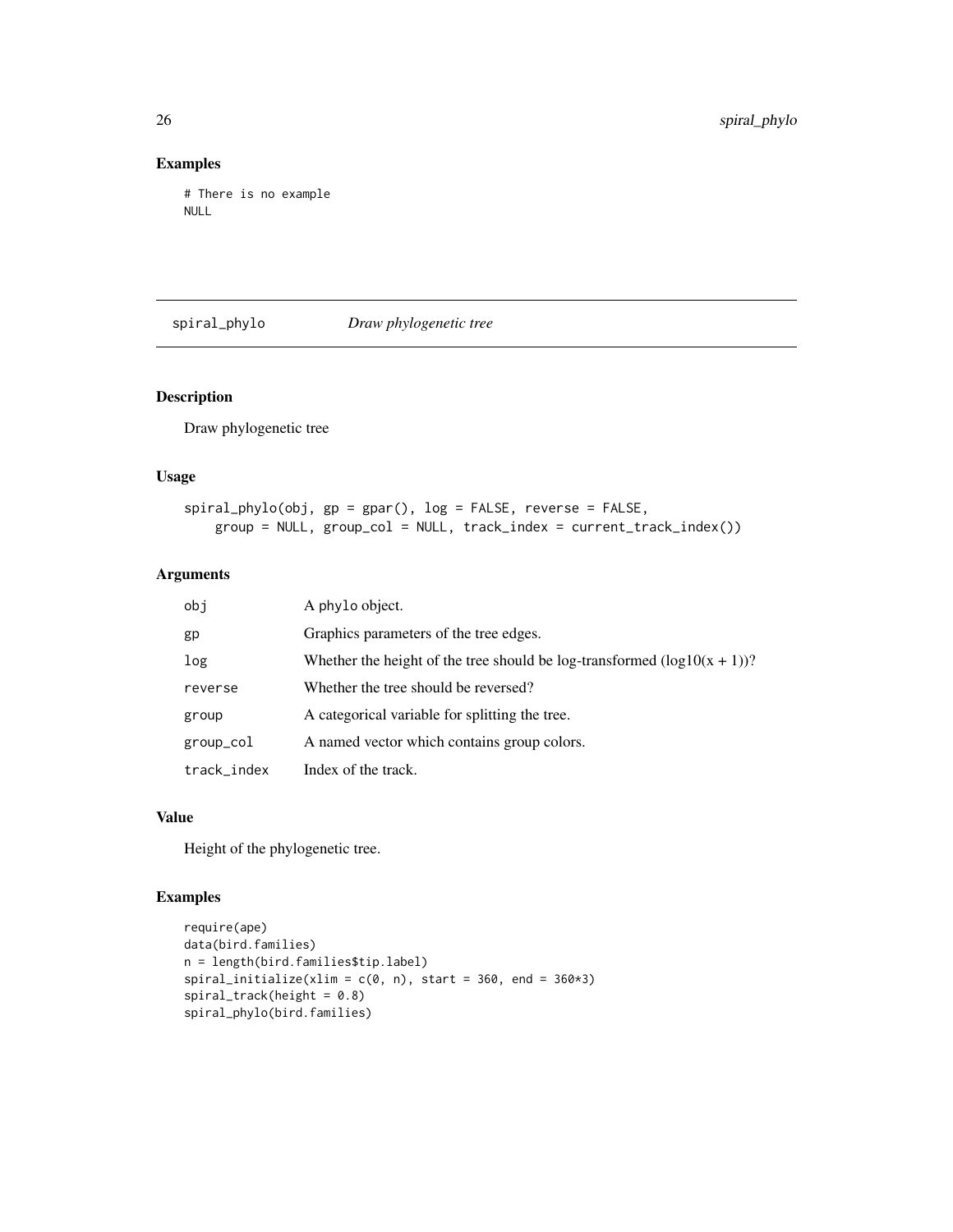<span id="page-26-0"></span>spiral\_points *Add points to a track*

## Description

Add points to a track

## Usage

```
spiral_points(x, y, pch = 1, size = unit(0.4, "char"), gp = gapar(),track_index = current_track_index())
```
## Arguments

| $\mathsf{x}$ | X-locations of the data points.                    |
|--------------|----------------------------------------------------|
| <b>y</b>     | Y-locations of the data points.                    |
| pch          | Point type.                                        |
| size         | Size of the points. Value should be a unit object. |
| gp           | Graphical parameters.                              |
| track_index  | Index of the track.                                |

## Value

No value is returned.

#### Examples

```
spiral_initialize()
spiral_track()
spiral_points(x = runif(1000), y = runif(1000))
```
spiral\_polygon *Add polygons to a track*

## Description

Add polygons to a track

```
spiral_polygon(x, y, id = NULL, gp = gpar(), track_index = current_track_index())
```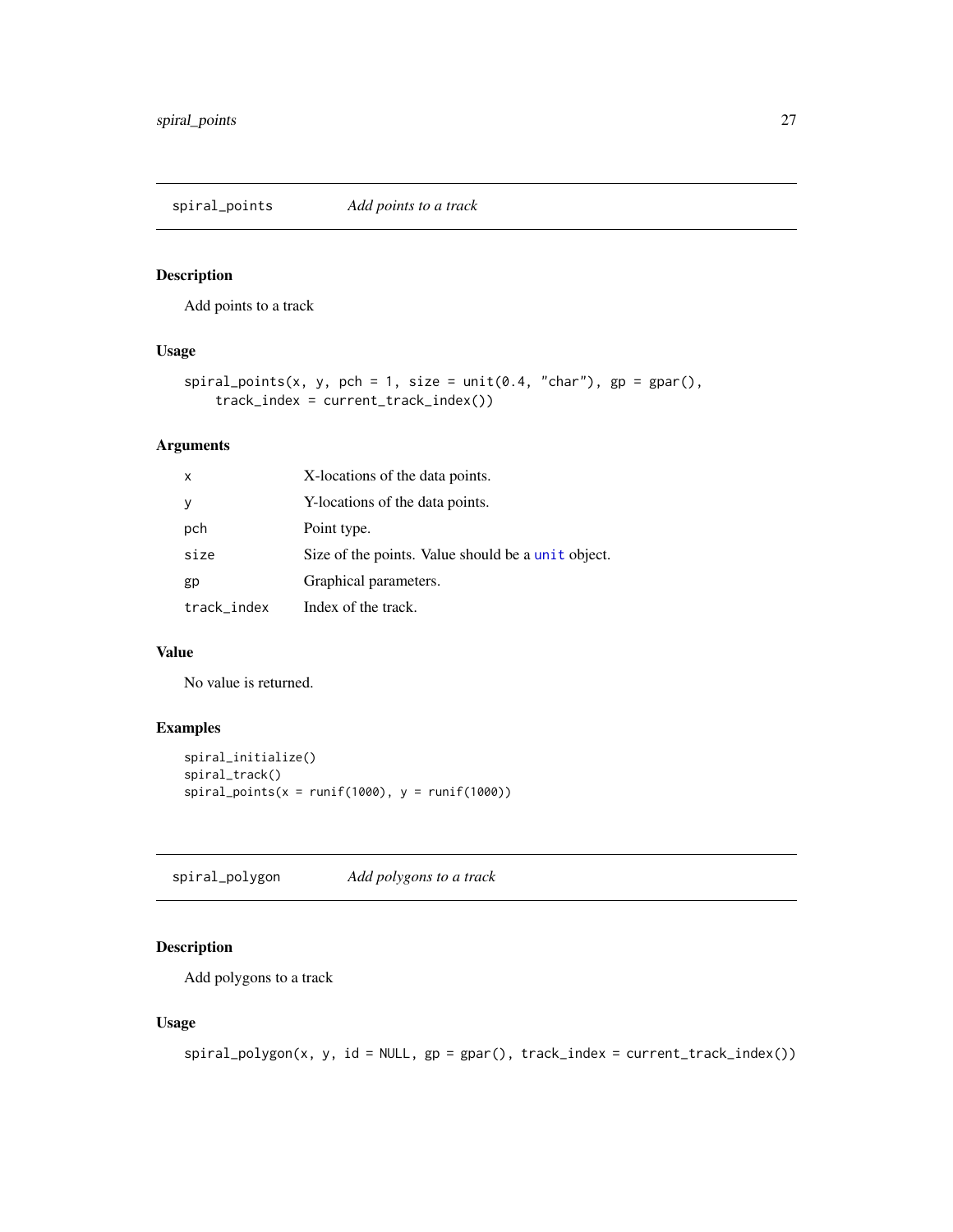## <span id="page-27-0"></span>Arguments

|             | X-locations of the data points.                                                |
|-------------|--------------------------------------------------------------------------------|
| ۷           | Y-locations of the data points.                                                |
| id          | A numeric vector used to separate locations in x and y into multiple polygons. |
| gp          | Graphical parameters.                                                          |
| track_index | Index of the track.                                                            |

#### Details

Note the polygon must be closed, which means, the last data point should overlap to the first one.

#### Value

No value is returned.

#### Examples

# There is no example NULL

spiral\_raster *Add image to a track*

## Description

Add image to a track

## Usage

```
spiral_raster(x, y, image, width = NULL, height = NULL,facing = c("downward", "inside", "outside", "curved_inside", "curved_outside"),
   nice_facing = FALSE, scaling = 1, track_index = current_track_index())
```
## Arguments

| $\mathsf{x}$ | X-locations of the center of the image.                                                                                                                                                                                    |
|--------------|----------------------------------------------------------------------------------------------------------------------------------------------------------------------------------------------------------------------------|
| У            | Y-locations of the center of the image.                                                                                                                                                                                    |
| image        | A vector of file paths of images. The format of the image is inferred from the<br>suffix name of the image file. NA value or empty string means no image to<br>drawn. Supported formats are png/svg/pdf/eps/jpeg/jpg/tiff. |
| width        | Width of the image. See Details.                                                                                                                                                                                           |
| height       | Height of the image. See Details.                                                                                                                                                                                          |
| facing       | Facing of the image.                                                                                                                                                                                                       |
| nice_facing  | Whether to adjust the facing.                                                                                                                                                                                              |
| scaling      | Scaling factor when facing is set to "curved_inside" or "curved_outside".                                                                                                                                                  |
| track index  | Index of the track.                                                                                                                                                                                                        |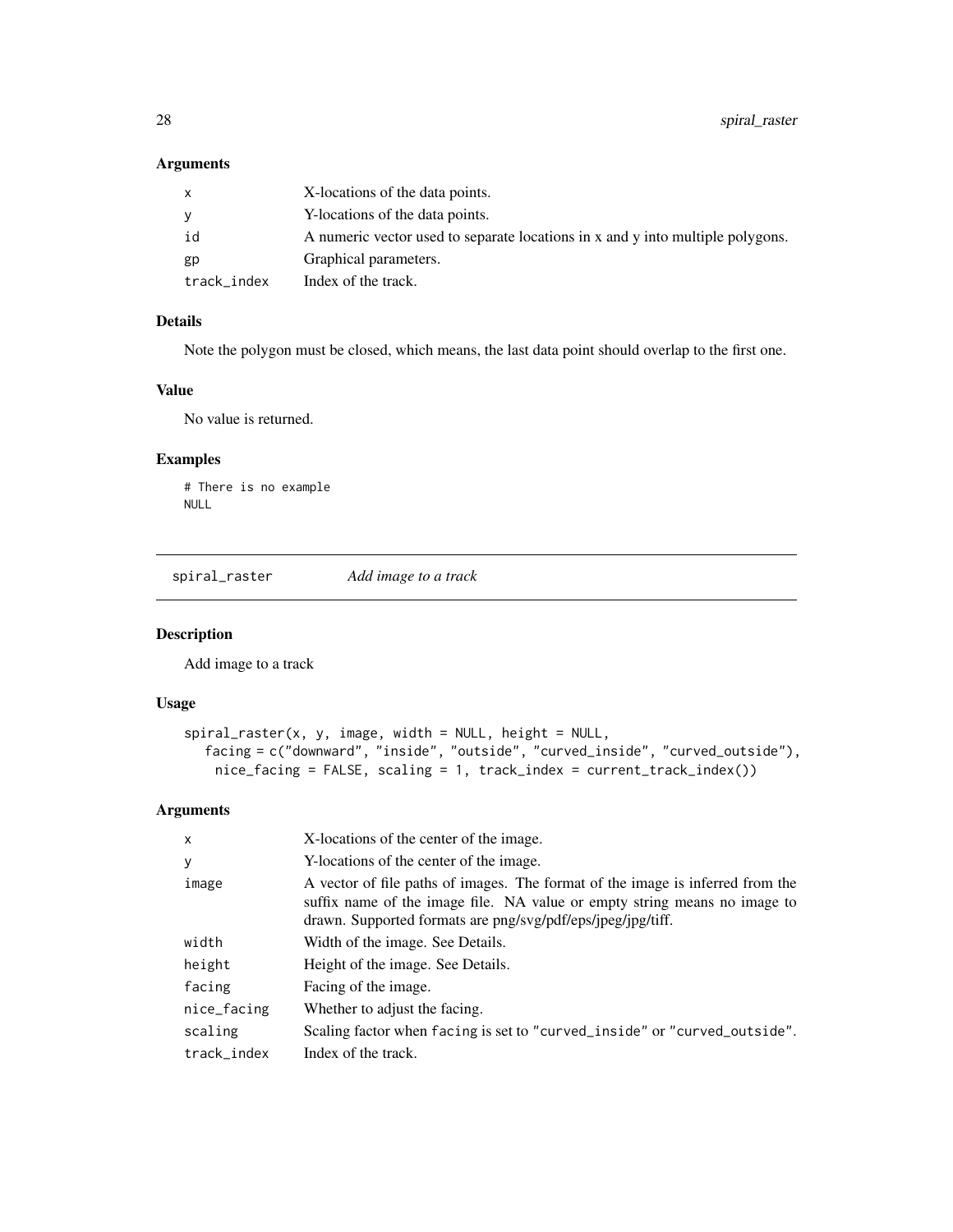## <span id="page-28-0"></span>spiral\_rect 29

#### Details

When facing is set to one of "downward", "inside" and "outside", both of width and height should be [unit](#page-0-0) objects. It is suggested to only set one of width and height, the other dimension will be automatically calculated from the aspect ratio of the image.

When facing is set to one of "curved\_inside" and "curved\_outside", the value can also be numeric, which are the values measured in the data coordinates. Note when the segment in the spiral that corresponds to width is very long, drawing the curved image will be very slow because each pixel is actually treated as a single rectangle.

#### Value

No value is returned.

#### Examples

```
image = system.file("extdata", "Rlogo.png", package = "circlize")
x = seq(0.1, 0.9, length = 10)spiral_initialize()
spiral_track()
spiral_raster(x, 0.5, image)
spiral_initialize()
spiral_track()
spiral_raster(x, 0.5, image, facing = "inside")
```
spiral\_rect *Add rectangles to a track*

#### Description

Add rectangles to a track

#### Usage

```
spiral_rect(xleft, ybottom, xright, ytop, gp = gpar(),
   track_index = current_track_index())
```
#### Arguments

| xleft       | X-locations of the left bottom of the rectangles. |
|-------------|---------------------------------------------------|
| ybottom     | Y-locations of the left bottom of the rectangles. |
| xright      | X-locations of the right top of the rectangles.   |
| ytop        | Y-locations of the right top of the rectangles.   |
| gp          | Graphical parameters.                             |
| track_index | Index of the track.                               |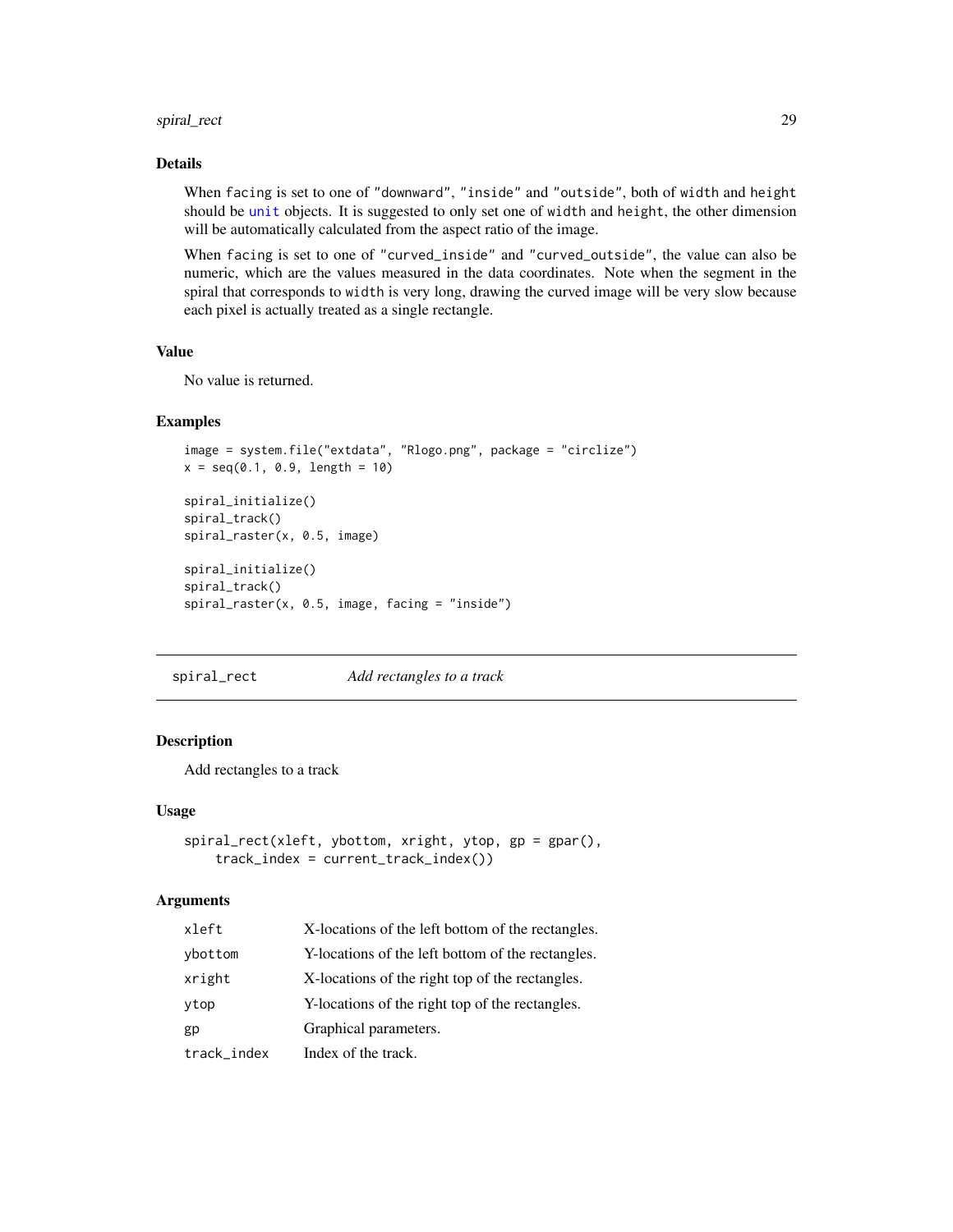## Value

No value is returned.

#### Examples

```
# to simulate heatmap
n = 1000require(circlize)
col = circlice::colorRamp@{comp2}(c(0, 0.5, 1), c("blue", "white", "red"))spiral_initialize(xlim = c(0, n))spiral\_track(height = 0.9)x1 = runif(n)spiral\_rect(1:n - 1, 0, 1:n, 0.5, gp = gpar(fill = col(x1), col = NA))x2 = runif(n)spiral\_rect(1:n - 1, 0.5, 1:n, 1, gp = gpar(fill = col(x2), col = NA))
```
<span id="page-29-1"></span>spiral\_segments *Add segments to a track*

## Description

Add segments to a track

#### Usage

```
spiral_segments(x0, y0, x1, y1, gp = gpar(), arrow = NULL,
    track_index = current_track_index(), buffer = 10000)
```
#### **Arguments**

| x0          | X-locations of the start points of the segments. |
|-------------|--------------------------------------------------|
| y0          | Y-locations of the start points of the segments. |
| x1          | X-locations of the end points of the segments.   |
| y1          | Y-locations of the end points of the segments.   |
| gp          | Graphical parameters.                            |
| arrow       | A arrow object.                                  |
| track_index | Index of the track.                              |
| buffer      | Number of segments to buffer.                    |

## Details

The segments on spiral are not straight lines while are more like curves. This means a spiral segment is formed by a list of real straight segments. If there are n1 spiral segments, then there will be n2 straight segments where n2 is normally much larger than n1. To speed up drawing the spiral segments, the locations of the "real" segments are filled to a temporary data frame with buffer rows, when the number of rows exceeds buffer, [grid.segments](#page-0-0) is called to draw all the buffered segments.

<span id="page-29-0"></span>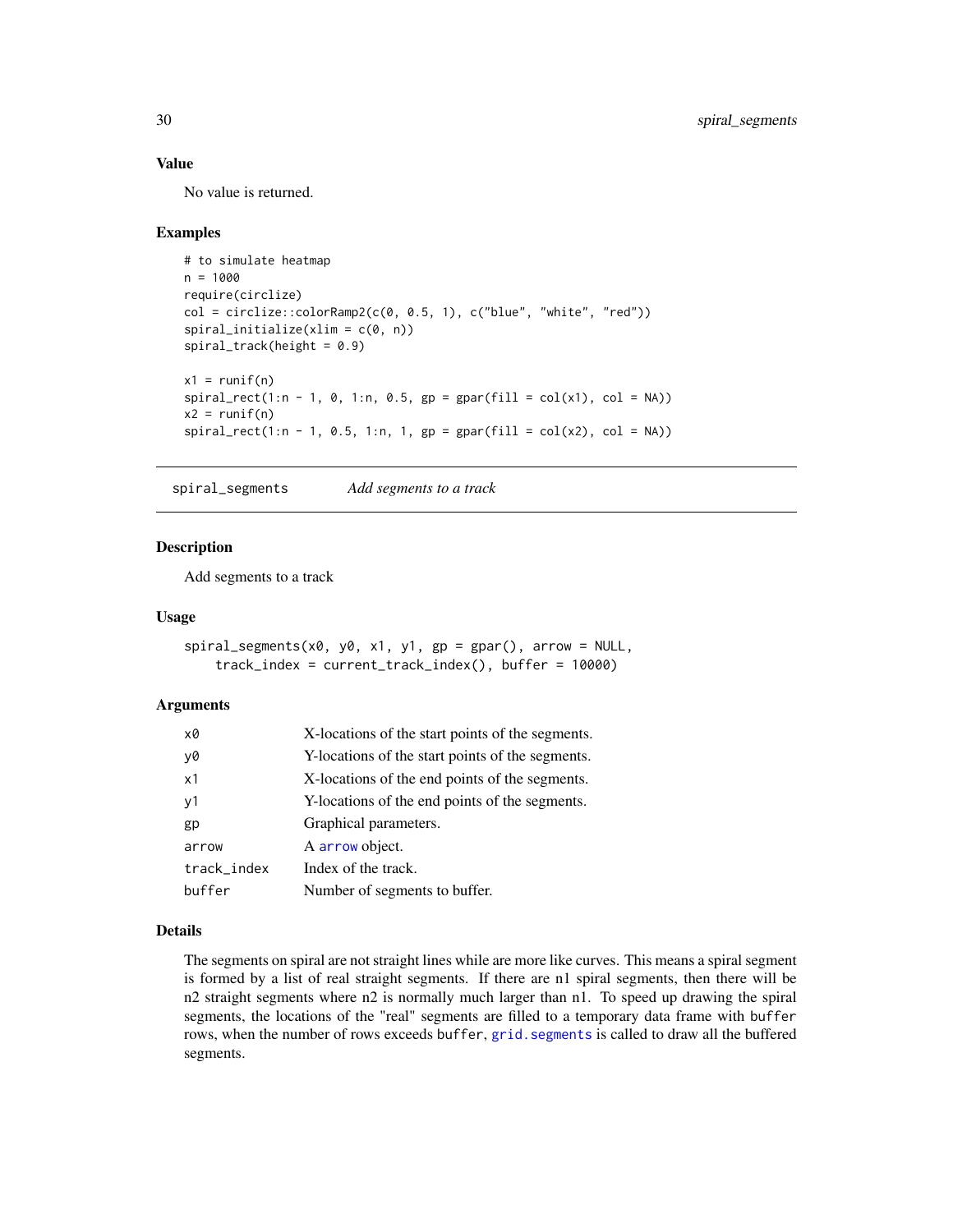<span id="page-30-0"></span>spiral\_text 31

#### Value

No value is returned.

#### Examples

```
n = 1000
x0 = runif(n)y0 = runif(n)x1 = x0 + runif(n, min = -0.01, max = 0.01)y1 = 1 - y0spiral\_initialize(xlim = range(c(x0, x1)))spiral_track()
spiral\_segments(x0, y0, x1, y1, gp = gpar(col = circlice::rand_color(n)))n = 100x0 = runif(n)y0 = runif(n)x1 = x0 + runif(n, min = -0.01, max = 0.01)y1 = 1 - y0spiral_initialize(xlim = range(c(x0, x1)))
spiral_track()
spiral_segments(x0, y0, x1, y1, arrow = arrow(length = unit(2, "mm")),
   gp = gpar(col = circlize::rand_color(n, luminosity = "bright"), lwd = runif(n, 0.5, 3)))
```
spiral\_text *Add texts to a track*

## Description

Add texts to a track

#### Usage

```
spiral\_text(x, y, text, offset = NULL, gp = gapar(),facing = c("downward", "inside", "outside", "clockwise", "reverse_clockwise",
    "curved_inside", "curved_outside"),
    letter\_spacing = 0,
   nice_facing = FALSE, just = "centre", hjust = NULL, vjust = NULL,
    track_index = current_track_index(), ...)
```
#### Arguments

|        | X-locations of the texts.                                     |
|--------|---------------------------------------------------------------|
|        | Y-locations of the texts.                                     |
| text   | A vector of texts.                                            |
| offset | Radial offset of the text. The value should be a unit object. |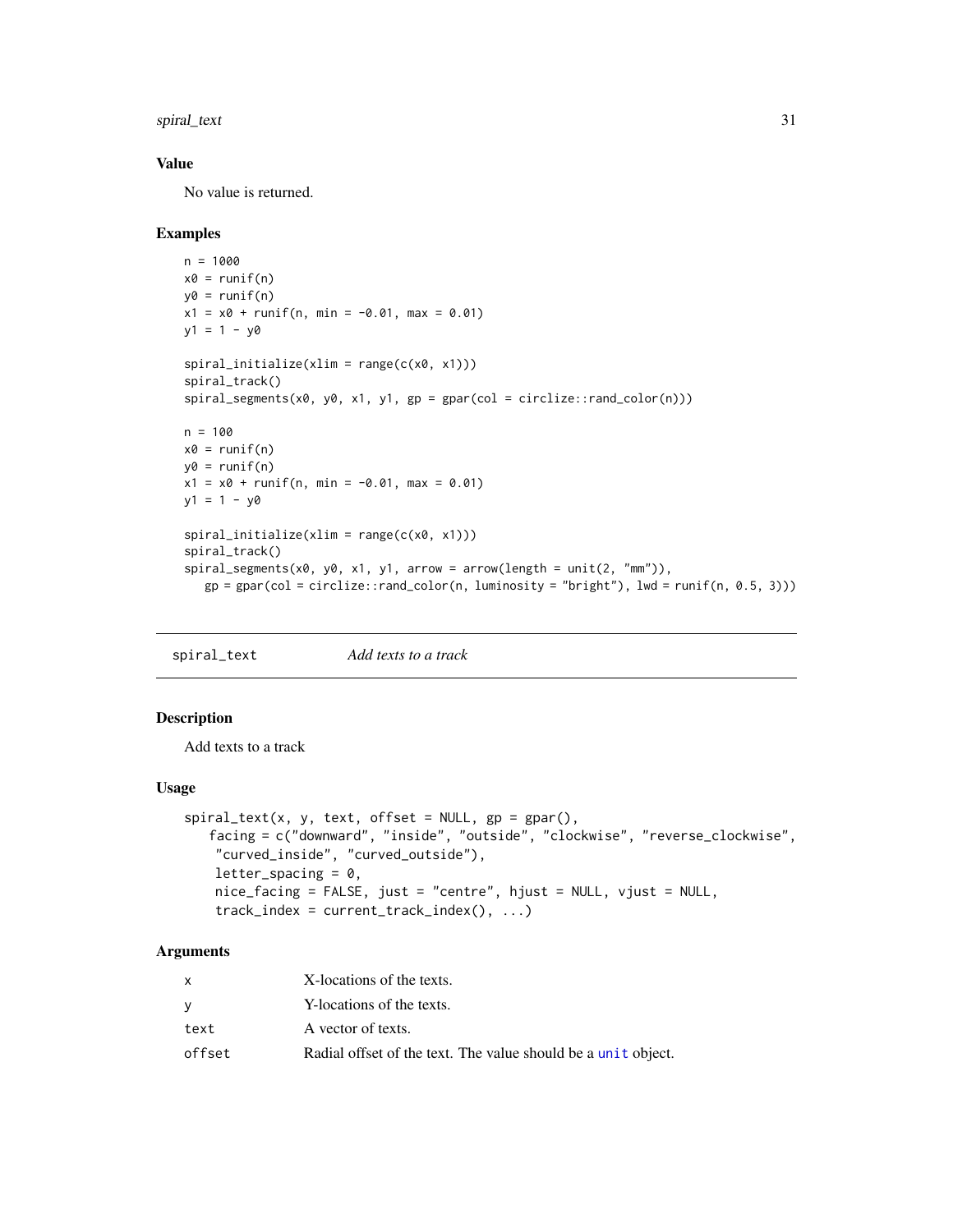<span id="page-31-0"></span>

| gp             | Graphical parameters.                                                                                                                                                |
|----------------|----------------------------------------------------------------------------------------------------------------------------------------------------------------------|
| facing         | Facing of the text.                                                                                                                                                  |
| letter_spacing | Space between two letters. The value is a fraction of the width of current letter.<br>It only works for curved texts.                                                |
| nice_facing    | If it is true, the facing will be automatically adjusted for texts which locate at<br>different positions of the spiral. Note hjust and vjust will also be adjusted. |
| just           | The justification of the text relative to $(x, y)$ . The same setting as in grid. text.                                                                              |
| hjust          | Horizontal justification. Value should be numeric. O means the left of the text<br>and 1 means the right of the text.                                                |
| vjust          | Vertical justification. Value should be numeric. 0 means the bottom of the text<br>and 1 means the top of the text.                                                  |
| track_index    | Index of the track.                                                                                                                                                  |
| $\cdots$       | Pass to grid. text.                                                                                                                                                  |

#### Details

For the curved text, it only supports one-line text.

## Value

No value is returned.

```
x = seq(0.1, 0.9, length = 26)text = strrep(letters, 6)
spiral_initialize(); spiral_track()
spiral_text(x, 0.5, text)
spiral_initialize(); spiral_track()
spiral_text(x, 0.5, text, facing = "inside")
spiral_initialize(); spiral_track()
spiral_text(x, 0.5, text, facing = "outside")
x = seq(0.1, 0.9, length = 10)text = strrep(letters[1:10], 20)
spiral_initialize(); spiral_track()
spiral_text(x, 0.5, text, facing = "curved_inside")
```

```
spiral_initialize(); spiral_track()
spiral_text(x, 0.5, text, facing = "curved_outside")
```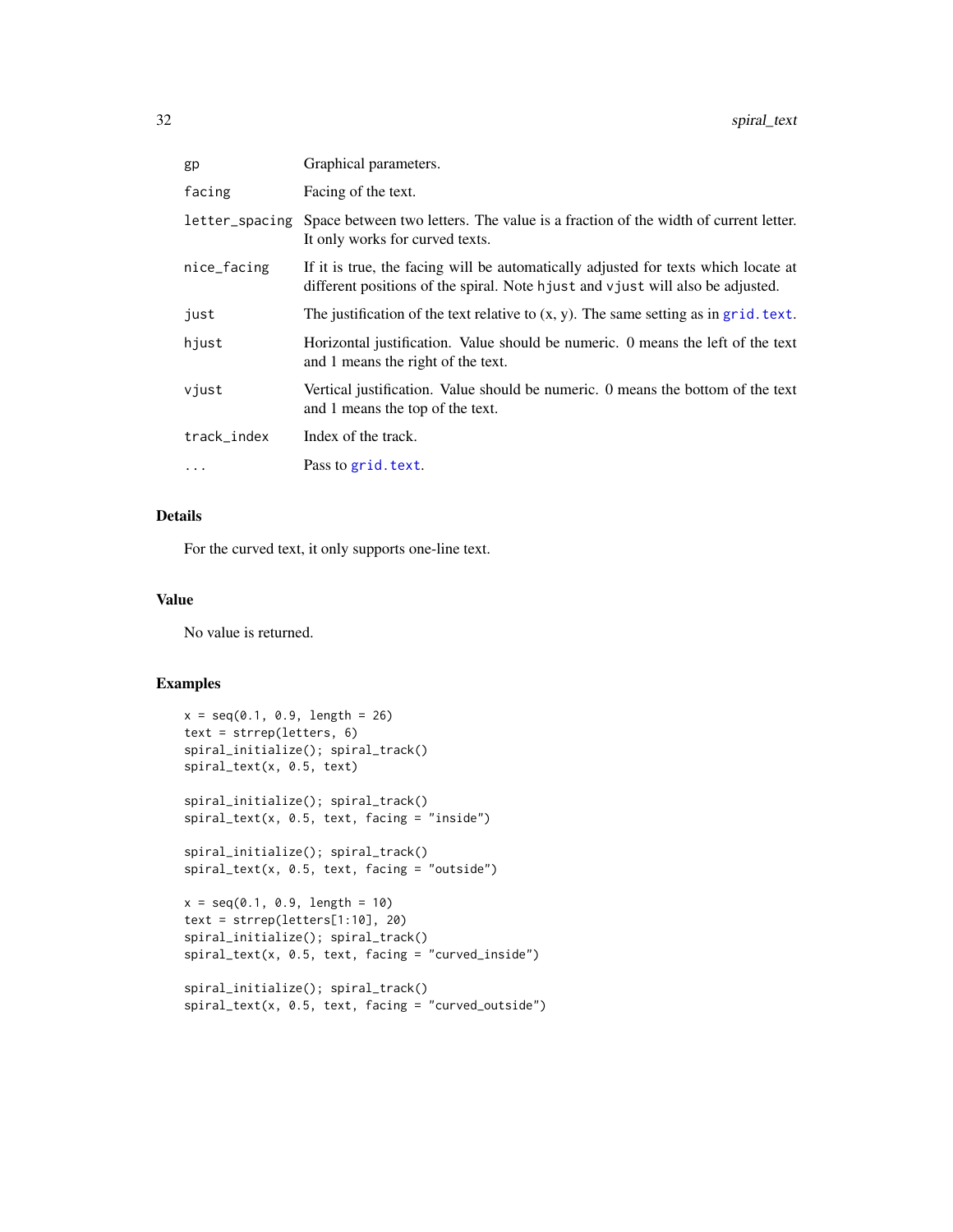<span id="page-32-0"></span>

#### Description

Add a new track or go to an existed track

#### Usage

```
spiral\_track(ylim = c(0, 1), height = 0.8, background = TRUE,background_gp = gpar(col = NA, fill = "#EEEEEE"), reverse_y = FALSE,
   track_index = current_track_index() + 1)
```
#### Arguments

| ylim          | Data range of the y-locations.                                                                                                         |
|---------------|----------------------------------------------------------------------------------------------------------------------------------------|
| height        | Height of the track. The value can be the fraction of the distance of the two<br>neighbour loops. The value can also be a unit object. |
| background    | Whether to draw the background of the track, i.e. border and filled color of<br>background.                                            |
| background_gp | Graphics parameters of the background.                                                                                                 |
| reverse_v     | Whether reverse the direction of y-axis.                                                                                               |
| track_index   | Index of the track.                                                                                                                    |

#### Details

If the track is already existed, the function simply mark the track as the current track and does nothing else.

#### Value

No value is returned.

```
spiral_initialize()
spiral_track(height = 0.8)
spiral_initialize()
spiral_track(height = 0.4, background_gp = gpar(fill = "red"))
spiral\_track(height = 0.2, background_sp = gpar(fill = "green"))spiral\_track(height = 0.1, background_sp = gpar(fill = "blue"))
```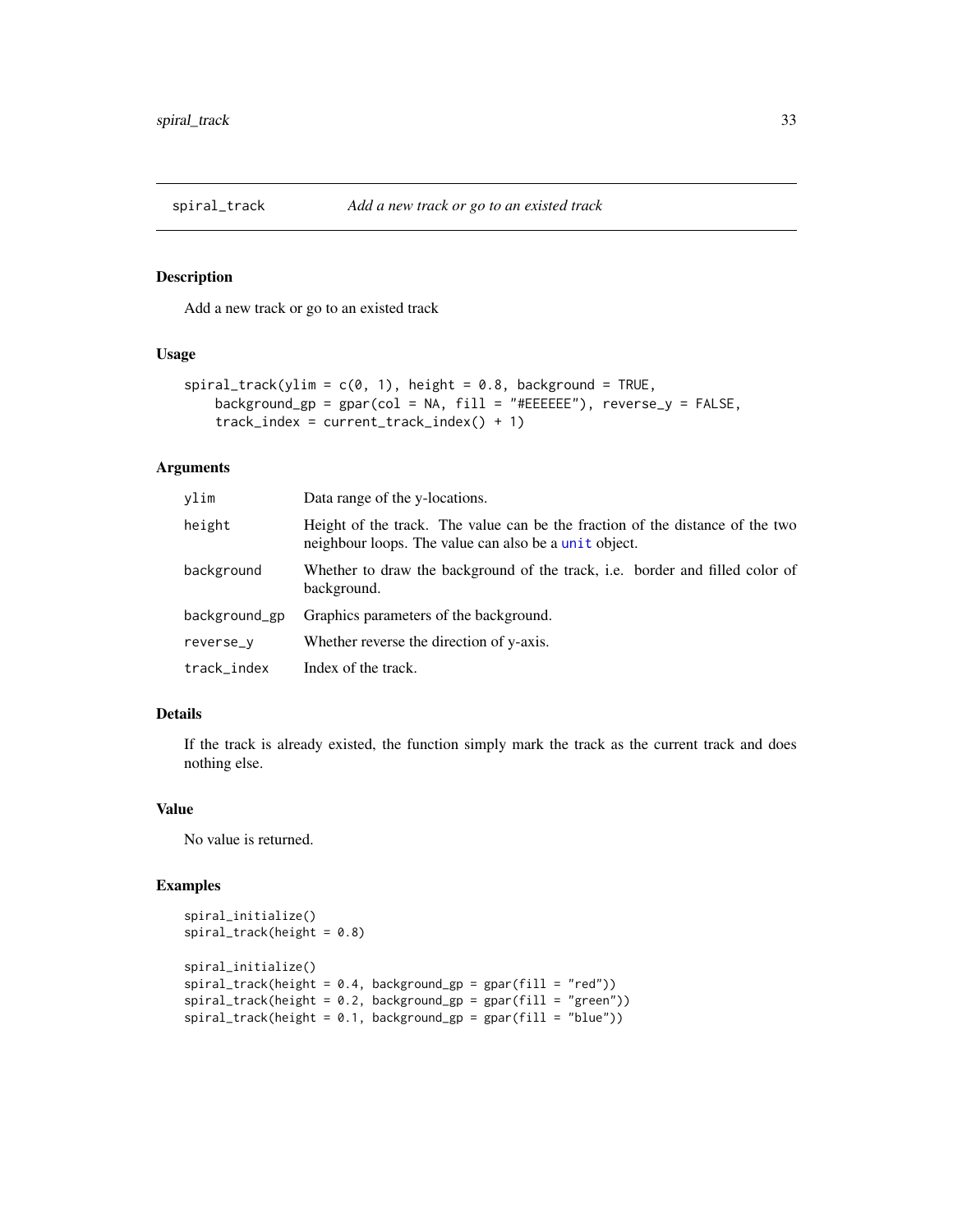<span id="page-33-0"></span>

## Description

Draw axis along the spiral

#### Usage

spiral\_xaxis(...)

#### Arguments

... All pass to [spiral\\_axis](#page-12-1).

## Value

No value is returned.

## Examples

# There is no example NULL

spiral\_yaxis *Draw y-axis*

## Description

Draw y-axis

```
spiral_yaxis(side = c("both", "start", "end"), at = NULL, labels = TRUE,
   ticks_length = unit(2, "bigpts"),
   ticks_gp = gpar(), labels_gp = gpar(fontsize = 6),
   track_index = current_track_index())
```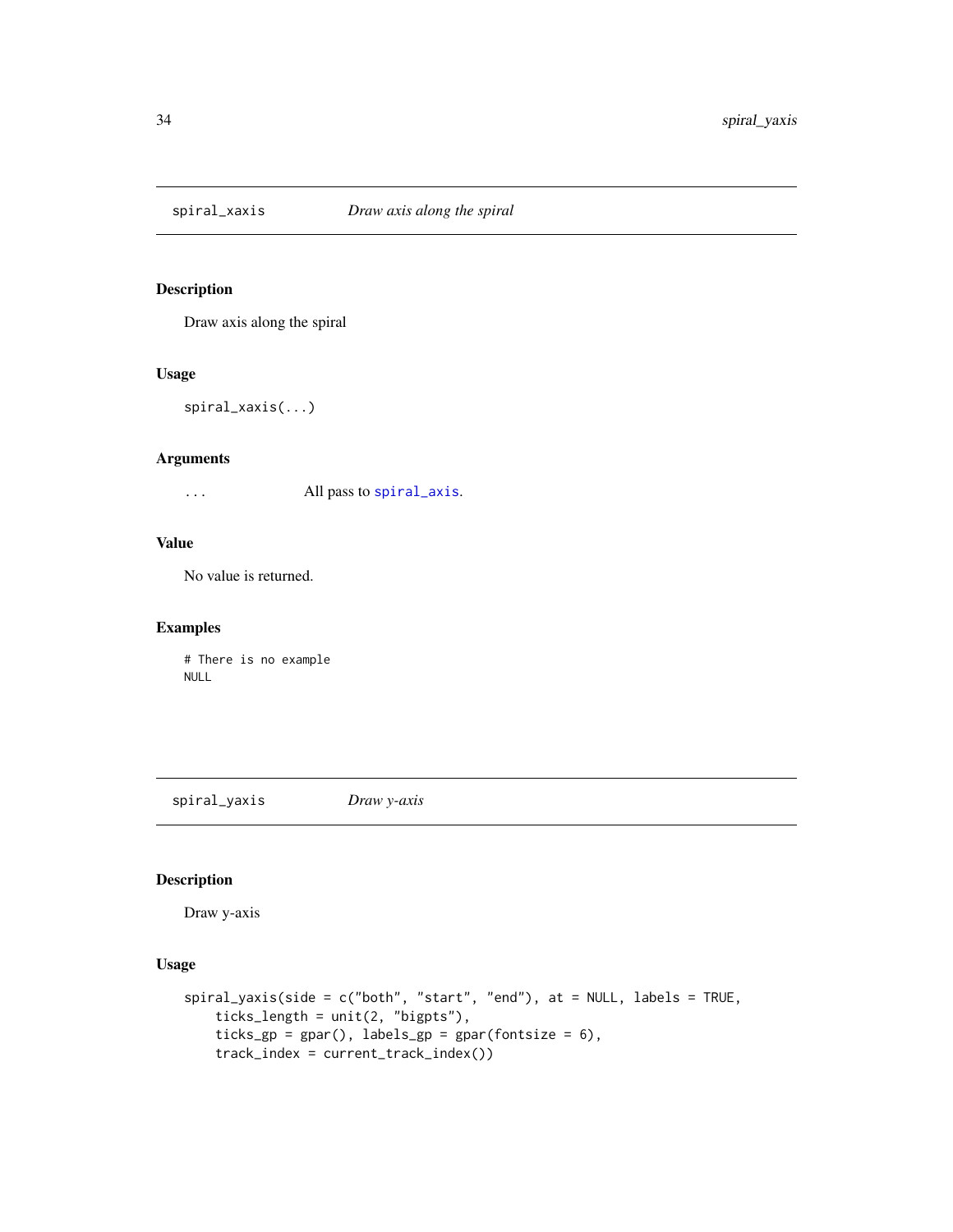## <span id="page-34-0"></span>TRACK\_META 35

## Arguments

| side         | On which side of the spiral the y-axis is drawn? "start" means the inside of the<br>spiral and "end" means the outside of the spiral. Note if reverse was set to<br>TRUE, then "start" corresponds to the most outside of the spiral. |
|--------------|---------------------------------------------------------------------------------------------------------------------------------------------------------------------------------------------------------------------------------------|
| at           | Break points.                                                                                                                                                                                                                         |
| labels       | Corresponding labels for the break points.                                                                                                                                                                                            |
| ticks_length | Length of the tick. Value should be a unit object.                                                                                                                                                                                    |
| ticks_gp     | Graphics parameters for ticks.                                                                                                                                                                                                        |
| labels_gp    | Graphics parameters for labels.                                                                                                                                                                                                       |
| track_index  | Index of the track.                                                                                                                                                                                                                   |

## Value

No value is returned.

#### Examples

```
spiral_initialize(); spiral_track(height = 0.8)
spiral_yaxis("start")
spiral_yaxis("end", at = c(0, 0.25, 0.5, 0.75, 1), labels = letters[1:5])
```
<span id="page-34-1"></span>TRACK\_META *Get meta data in the current track*

## Description

Get meta data in the current track

#### Usage

TRACK\_META

## Details

The variable TRACK\_META can only be used to get meta data from the "current" track. If the current track is not the one you want, you can first use [set\\_current\\_track](#page-10-2) to set the current track.

Don't directly use TRACK\_META. The value of [TRACK\\_META](#page-34-1) itself is meaningless. Always use in form of TRACK\_META\$name.

There are following meta data for the current track:

```
xlim: Data range on x-axis.
xmin: xlim[1].
xmax: xlim[2].
xrange: xlim[2] -xlim[1].
```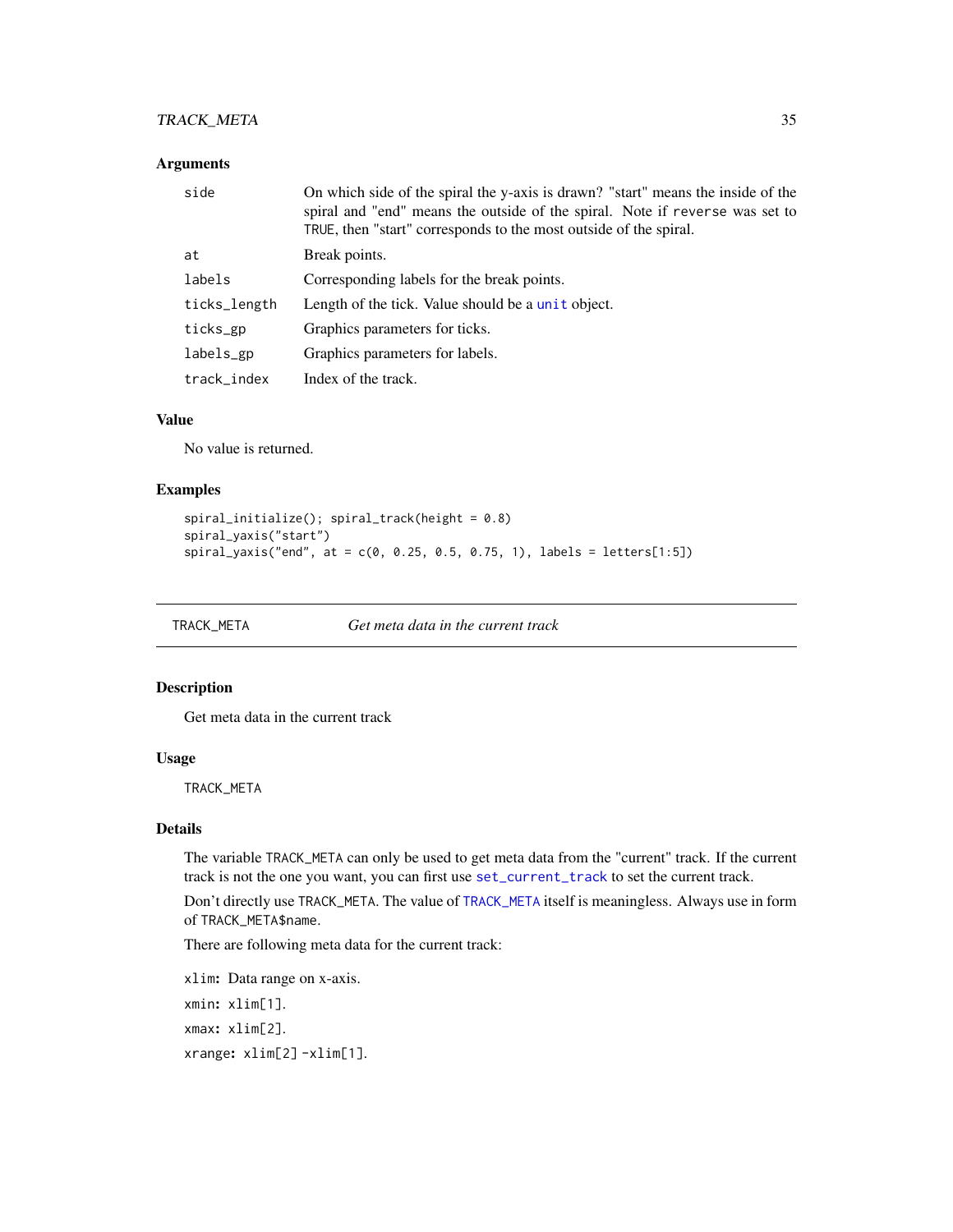<span id="page-35-0"></span>xcenter: mean(xlim). theta\_lim: Range of the angles on the spiral, measured in radians. theta\_min: theta\_lim[1]. theta\_max: theta\_lim[2]. theta\_range: theta\_lim[2] -theta\_lim[1]. theta\_center: mean(theta\_lim). ylim: Data range on y-axis. ymin: ylim[1]. ymax: ylim[2]. yrange: ylim[2] -ylim[1]. ycenter: mean(ylim). rel\_height: Fraction of height of the track to the distance between two neighbouring loops. abs\_height: The height of the track, which is rel\_height multiplied by the distance between two

- 
- neighbouring loops.

track\_index: Current track index.

#### Examples

# There is no example NULL

xy\_to\_cartesian *Convert data coordinates to the canvas coordinates*

## Description

Convert data coordinates to the canvas coordinates

## Usage

```
xy_to_cartesian(x, y, track_index = current_track_index())
```
## Arguments

| x           | X-locations of the data points. |
|-------------|---------------------------------|
|             | Y-locations of the data points. |
| track index | Index of the track.             |

#### Details

The canvas coordinates correspond to the "native" coordinates of the viewport where the graphics are to be drawn.

Note different settings of flip and reverse in [spiral\\_initialize](#page-19-1) affect the conversion.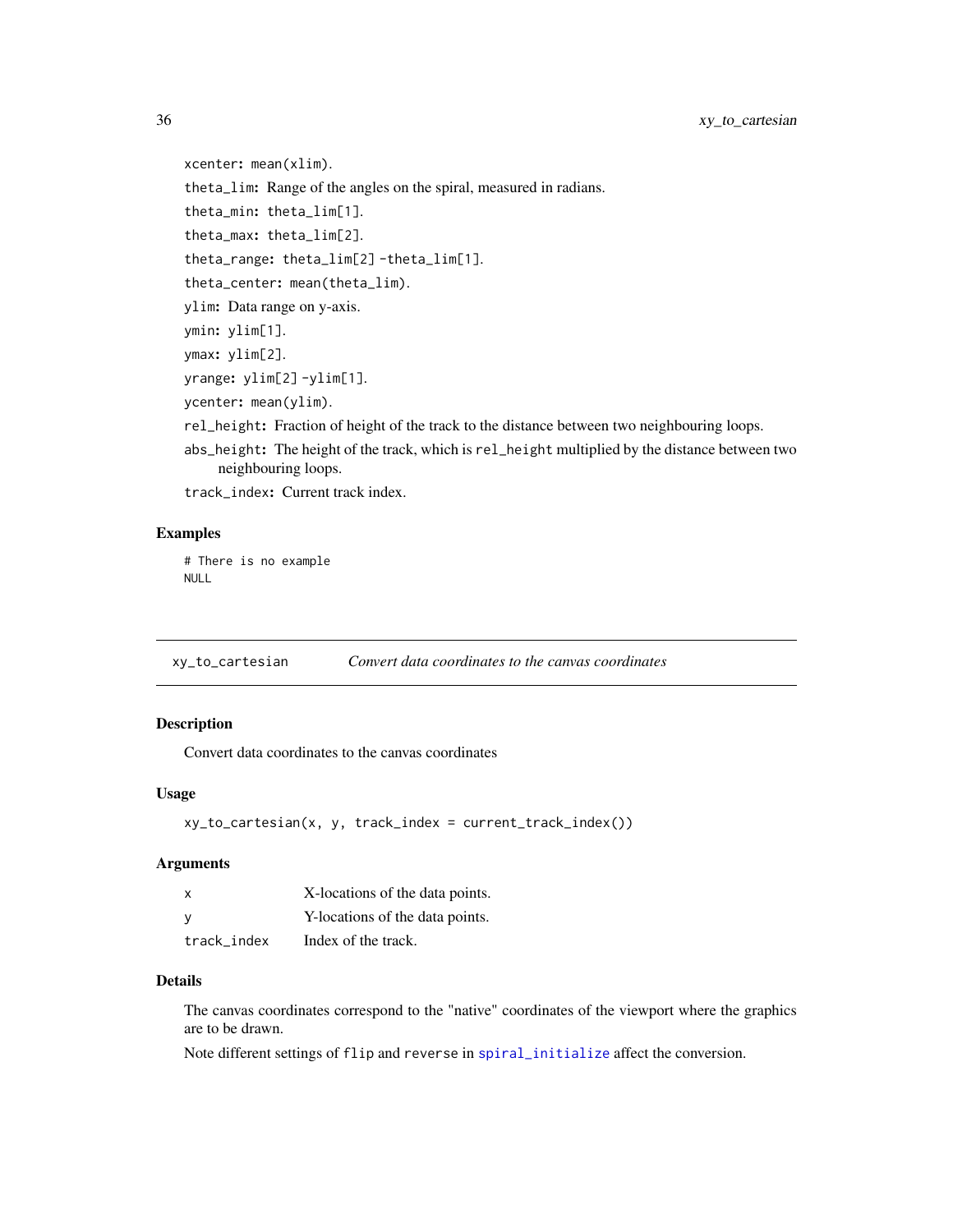## <span id="page-36-0"></span>xy\_to\_polar 37

## Value

A data frame with two columns: x and y.

## Examples

# There is no example NULL

## xy\_to\_polar *Convert data coordinates to polar coordinates*

## Description

Convert data coordinates to polar coordinates

#### Usage

xy\_to\_polar(x, y, track\_index = current\_track\_index(), flip = TRUE)

## Arguments

|             | X-locations of the data points.                                             |
|-------------|-----------------------------------------------------------------------------|
|             | Y-locations of the data points.                                             |
| track_index | Index of the track.                                                         |
| flip        | If it is FALSE, it returns theta for the original spiral (before flipping). |

## Details

Note different settings of flip and reverse in [spiral\\_initialize](#page-19-1) affect the conversion.

## Value

A data frame with two columns: theta (in radians) and r (the radius).

#### Examples

# There is no example NULL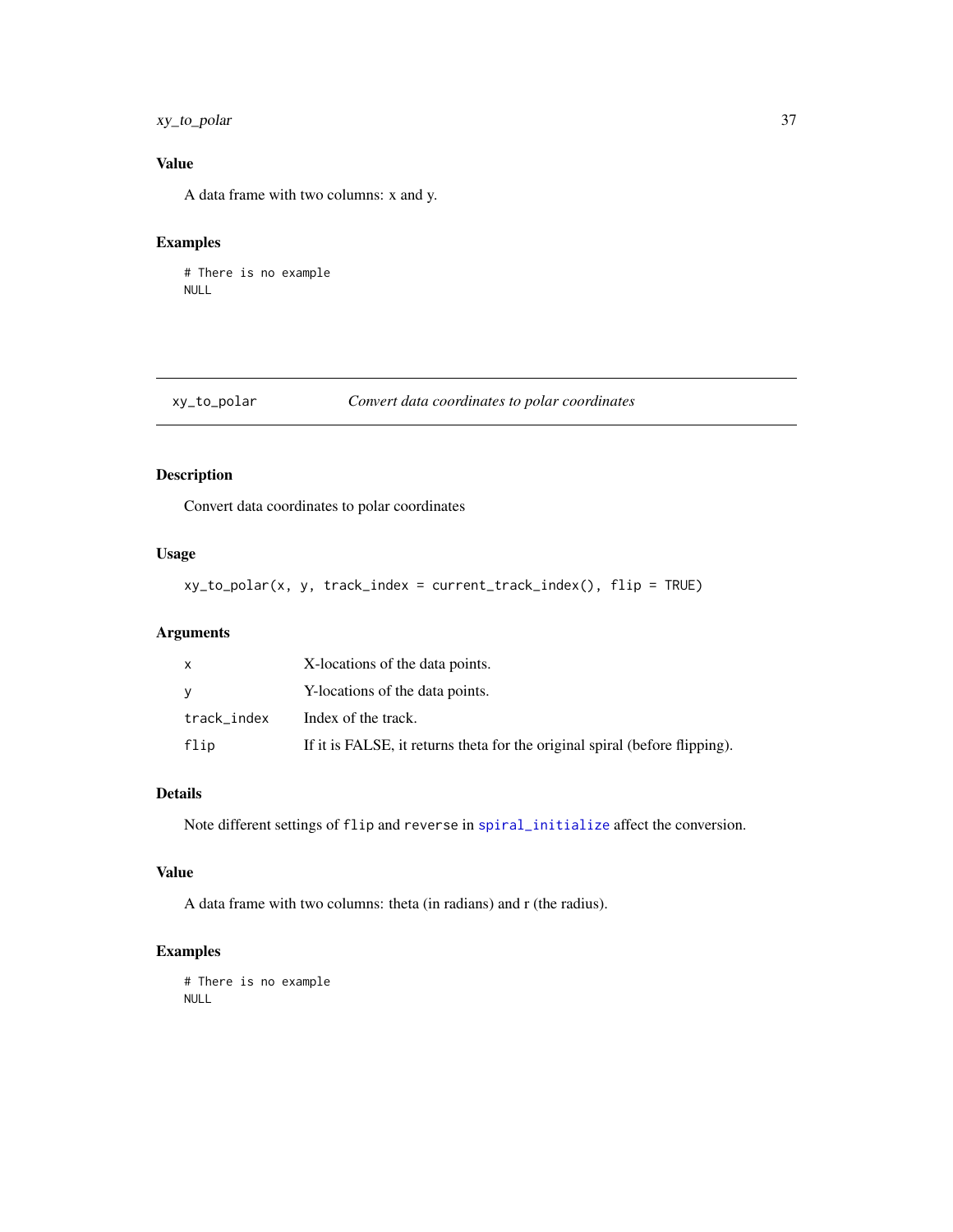<span id="page-37-0"></span>

#### Description

Get meta data in the current track

## Usage

```
## S3 method for class 'TRACK_META'
x$name
```
#### Arguments

|      | Always use TRACK_META.                                                   |
|------|--------------------------------------------------------------------------|
| name | Name of the meta name. For all supported names, type names (TRACK_META). |

#### Details

The variable TRACK\_META can only be used to get meta data from the "current" track. If the current track is not the one you want, you can first use [set\\_current\\_track](#page-10-2) to set the current track.

There are following meta data for the current track:

xlim: Data range on x-axis. xmin: xlim[1]. xmax: xlim[2]. xrange: xlim[2] -xlim[1]. xcenter: mean(xlim). theta\_lim: Range of the angles on the spiral, measured in radians. theta\_min: theta\_lim[1]. theta\_max: theta\_lim[2]. theta\_range: theta\_lim[2] -theta\_lim[1]. theta\_center: mean(theta\_lim). ylim: Data range on y-axis. ymin: ylim[1]. ymax: ylim[2]. yrange: ylim[2] -ylim[1]. ycenter: mean(ylim).

- rel\_height: Fraction of height of the track to the distance between two neighbouring loops.
- abs\_height: The height of the track, which is rel\_height multiplied by the distance between two neighbouring loops.

track\_index: Current track index.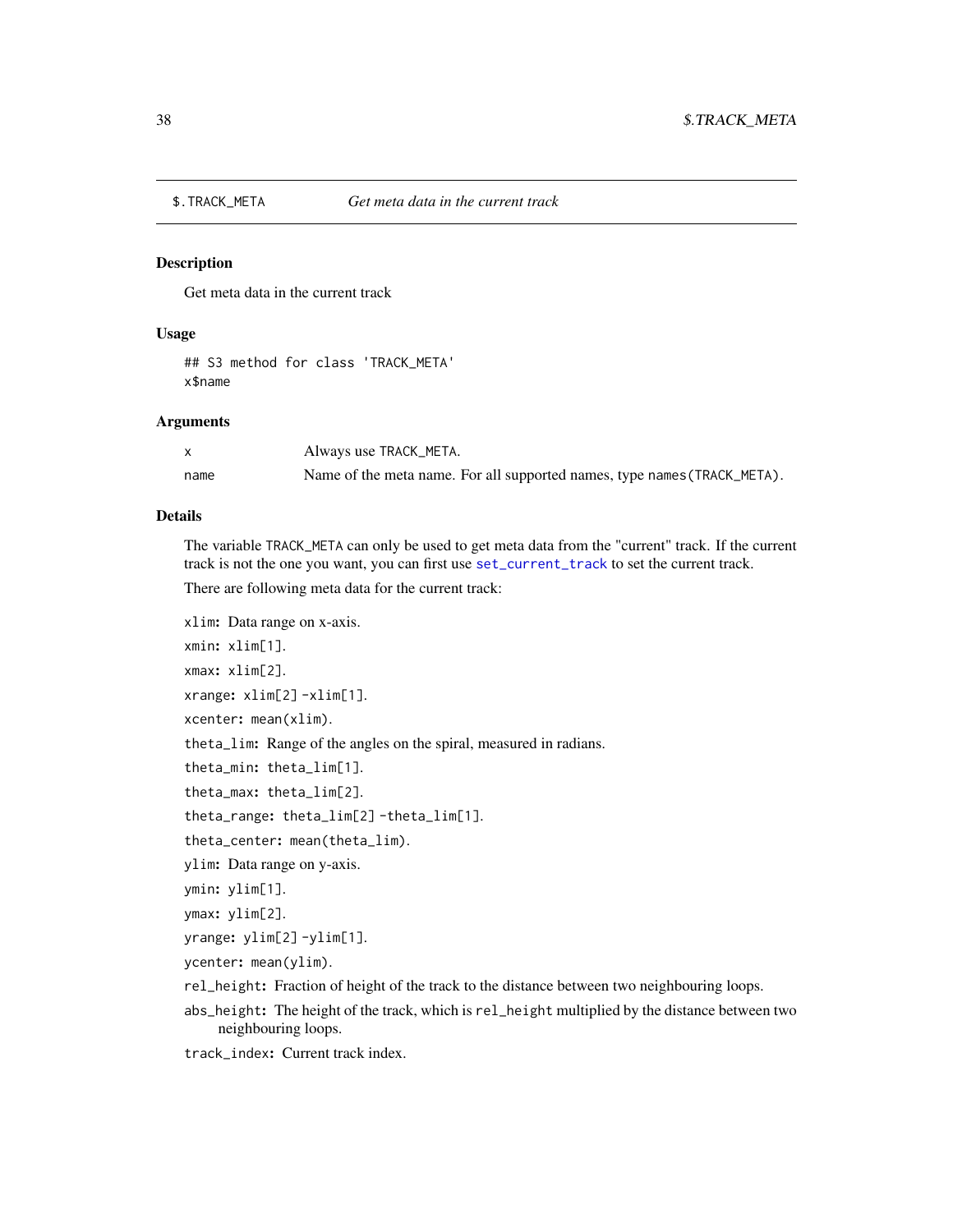## \$.TRACK\_META 39

## Value

The corresponding value.

## Examples

# There is no example NULL